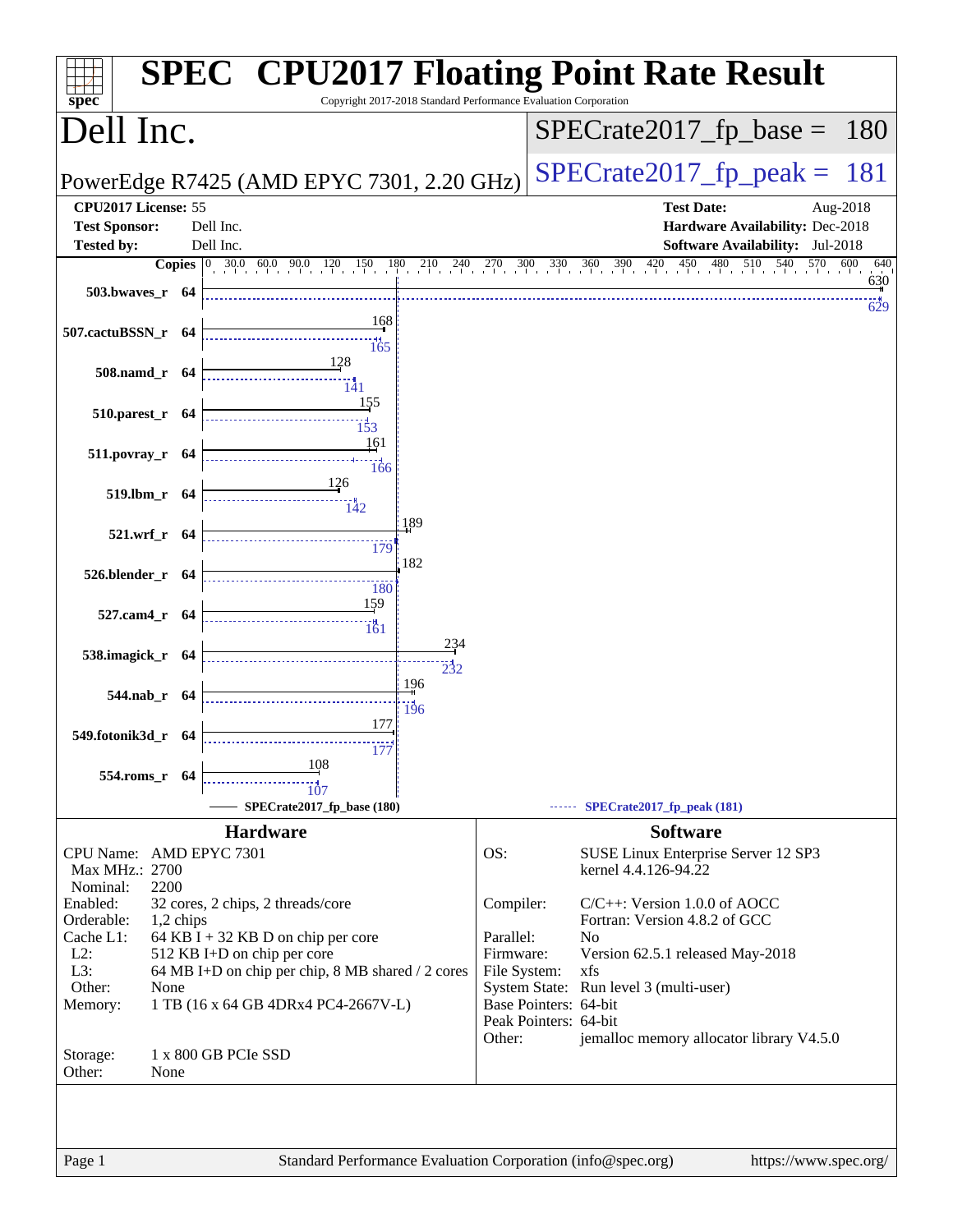| <b>SPEC CPU2017 Floating Point Rate Result</b><br>Copyright 2017-2018 Standard Performance Evaluation Corporation<br>spec <sup>®</sup>                                                                                                                                                                                                                                                                                                                       |                        |                |            |                               |                   |                                                             |            |               |                |              |                               |                   |                                                                           |              |
|--------------------------------------------------------------------------------------------------------------------------------------------------------------------------------------------------------------------------------------------------------------------------------------------------------------------------------------------------------------------------------------------------------------------------------------------------------------|------------------------|----------------|------------|-------------------------------|-------------------|-------------------------------------------------------------|------------|---------------|----------------|--------------|-------------------------------|-------------------|---------------------------------------------------------------------------|--------------|
| Dell Inc.<br>$SPECrate2017_fp\_base =$<br>180                                                                                                                                                                                                                                                                                                                                                                                                                |                        |                |            |                               |                   |                                                             |            |               |                |              |                               |                   |                                                                           |              |
| $SPECTate2017$ _fp_peak = 181                                                                                                                                                                                                                                                                                                                                                                                                                                |                        |                |            |                               |                   |                                                             |            |               |                |              |                               |                   |                                                                           |              |
| PowerEdge R7425 (AMD EPYC 7301, 2.20 GHz)                                                                                                                                                                                                                                                                                                                                                                                                                    |                        |                |            |                               |                   |                                                             |            |               |                |              |                               |                   |                                                                           |              |
| CPU2017 License: 55                                                                                                                                                                                                                                                                                                                                                                                                                                          |                        |                |            |                               |                   |                                                             |            |               |                |              | <b>Test Date:</b>             |                   | Aug-2018                                                                  |              |
| <b>Test Sponsor:</b><br><b>Tested by:</b>                                                                                                                                                                                                                                                                                                                                                                                                                    | Dell Inc.<br>Dell Inc. |                |            |                               |                   |                                                             |            |               |                |              |                               |                   | Hardware Availability: Dec-2018<br><b>Software Availability:</b> Jul-2018 |              |
|                                                                                                                                                                                                                                                                                                                                                                                                                                                              |                        |                |            |                               |                   |                                                             |            |               |                |              |                               |                   |                                                                           |              |
|                                                                                                                                                                                                                                                                                                                                                                                                                                                              |                        |                |            |                               |                   | <b>Results Table</b>                                        |            |               |                |              |                               |                   |                                                                           |              |
| <b>Benchmark</b>                                                                                                                                                                                                                                                                                                                                                                                                                                             | <b>Copies</b>          | <b>Seconds</b> | Ratio      | <b>Base</b><br><b>Seconds</b> | Ratio             | <b>Seconds</b>                                              | Ratio      | <b>Copies</b> | <b>Seconds</b> | <b>Ratio</b> | <b>Peak</b><br><b>Seconds</b> | <b>Ratio</b>      | <b>Seconds</b>                                                            | <b>Ratio</b> |
| 503.bwaves_r                                                                                                                                                                                                                                                                                                                                                                                                                                                 | 64                     | 1022           | 628        | 1019                          | 630               | 1018                                                        | 630        | 64            | 1021           | 629          | 1021                          | 629               | 1022                                                                      | 628          |
| 507.cactuBSSN r                                                                                                                                                                                                                                                                                                                                                                                                                                              | 64                     | 481            | 169        | 481                           | 168               | 484                                                         | 167        | 64            | 492            | 165          | 502                           | 162               | 490                                                                       | 165          |
| 508.namd r                                                                                                                                                                                                                                                                                                                                                                                                                                                   | 64                     | 477            | 127        | 475                           | <b>128</b>        | 475                                                         | 128        | 64            | 433            | <u>141</u>   | 435                           | 140               | 431                                                                       | 141          |
| 510.parest_r                                                                                                                                                                                                                                                                                                                                                                                                                                                 | 64                     | 1081           | 155        | 1081                          | 155               | 1082                                                        | 155        | 64            | 1096           | 153          | 1098                          | 153               | 1098                                                                      | 152          |
| 511.povray_r                                                                                                                                                                                                                                                                                                                                                                                                                                                 | 64                     | 966            | 155        | 928                           | 161               | 928                                                         | 161        | 64            | 902            | 166          | 1070                          | 140               | 902                                                                       | 166          |
| 519.1bm_r                                                                                                                                                                                                                                                                                                                                                                                                                                                    | 64                     | 531            | 127        | 535                           | 126               | 538                                                         | 125        | 64            | 475            | 142          | 474                           | 142               | 480                                                                       | 141          |
| 521.wrf r                                                                                                                                                                                                                                                                                                                                                                                                                                                    | 64                     | 761            | 188        | 757                           | <b>189</b>        | 745                                                         | 192        | 64            | 806            | 178          | 797                           | 180               | 802                                                                       | 179          |
| 526.blender_r                                                                                                                                                                                                                                                                                                                                                                                                                                                | 64                     | 536            | 182        | 535                           | 182               | 539                                                         | 181        | 64            | 541            | <b>180</b>   | 540                           | 181               | 542                                                                       | 180          |
| 527.cam4_r                                                                                                                                                                                                                                                                                                                                                                                                                                                   | 64                     | 705            | 159        | 706                           | 159               | 704                                                         | 159        | 64            | 697            | <b>161</b>   | 696                           | 161               | 709                                                                       | 158          |
| 538.imagick_r                                                                                                                                                                                                                                                                                                                                                                                                                                                | 64                     | 681            | 234        | 680                           | 234               | 680                                                         | 234        | 64            | 688            | 231          | 687                           | 232               | 687                                                                       | 232          |
| 544.nab_r<br>549.fotonik3d_r                                                                                                                                                                                                                                                                                                                                                                                                                                 | 64<br>64               | 550<br>1409    | 196<br>177 | 550<br>1412                   | <b>196</b><br>177 | 555<br>1411                                                 | 194<br>177 | 64<br>64      | 550<br>1412    | 196<br>177   | 549                           | <b>196</b><br>177 | 549                                                                       | 196<br>177   |
| 554.roms_r                                                                                                                                                                                                                                                                                                                                                                                                                                                   | 64                     | 945            | 108        | 945                           | 108               | 945                                                         | 108        | 64            | 960            | 106          | 1412<br>951                   | 107               | 1411<br>953                                                               | 107          |
| $SPECrate2017_fp\_base =$                                                                                                                                                                                                                                                                                                                                                                                                                                    |                        |                | 180        |                               |                   |                                                             |            |               |                |              |                               |                   |                                                                           |              |
| $SPECrate2017_fp_peak =$                                                                                                                                                                                                                                                                                                                                                                                                                                     |                        |                | 181        |                               |                   |                                                             |            |               |                |              |                               |                   |                                                                           |              |
|                                                                                                                                                                                                                                                                                                                                                                                                                                                              |                        |                |            |                               |                   |                                                             |            |               |                |              |                               |                   |                                                                           |              |
| Results appear in the order in which they were run. Bold underlined text indicates a median measurement.<br><b>Compiler Notes</b><br>The AMD64 AOCC Compiler Suite is available at<br>http://developer.amd.com/amd-aocc/<br>The AOCC Gold Linker plugin was installed and used for the link stage.<br>The AOCC Fortran Plugin version 1.0 was used to leverage AOCC optimizers<br>with gfortran. It is available here:<br>http://developer.amd.com/amd-aocc/ |                        |                |            |                               |                   |                                                             |            |               |                |              |                               |                   |                                                                           |              |
| <b>Submit Notes</b><br>The config file option 'submit' was used.<br>'numactl' was used to bind copies to the cores.<br>See the configuration file for details.                                                                                                                                                                                                                                                                                               |                        |                |            |                               |                   |                                                             |            |               |                |              |                               |                   |                                                                           |              |
| <b>Operating System Notes</b>                                                                                                                                                                                                                                                                                                                                                                                                                                |                        |                |            |                               |                   |                                                             |            |               |                |              |                               |                   |                                                                           |              |
| 'ulimit -s unlimited' was used to set environment stack size<br>'ulimit -1 2097152' was used to set environment locked pages in memory limit                                                                                                                                                                                                                                                                                                                 |                        |                |            |                               |                   |                                                             |            |               |                |              |                               |                   |                                                                           |              |
| runspec command invoked through numactl i.e.:<br>numactl --interleave=all runspec <etc></etc>                                                                                                                                                                                                                                                                                                                                                                |                        |                |            |                               |                   |                                                             |            |               |                |              |                               |                   |                                                                           |              |
|                                                                                                                                                                                                                                                                                                                                                                                                                                                              |                        |                |            |                               |                   | (Continued on next page)                                    |            |               |                |              |                               |                   |                                                                           |              |
| Page 2                                                                                                                                                                                                                                                                                                                                                                                                                                                       |                        |                |            |                               |                   | Standard Performance Evaluation Corporation (info@spec.org) |            |               |                |              |                               |                   | https://www.spec.org/                                                     |              |

 $\sqrt{2}$ 

٦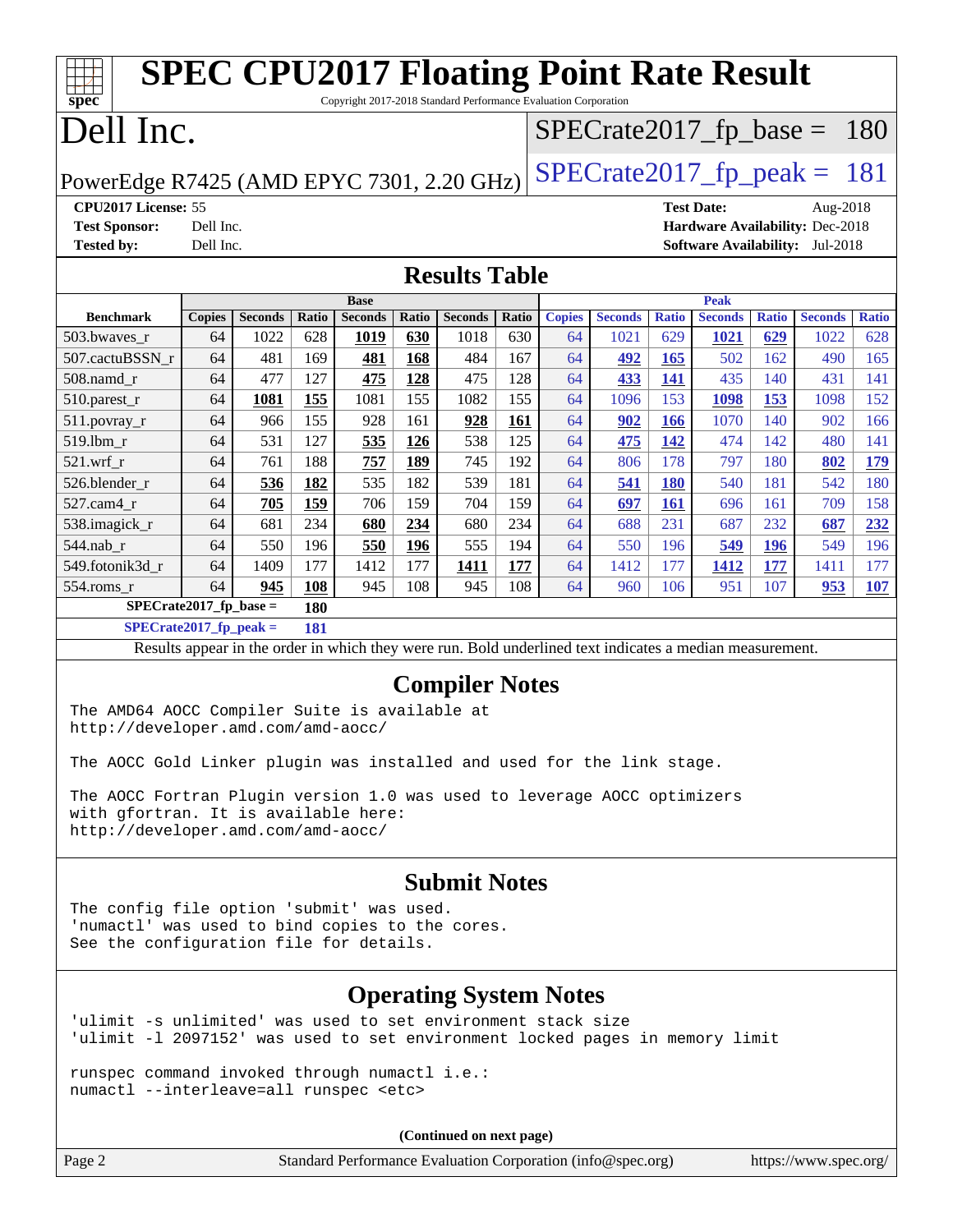#### **[spec](http://www.spec.org/) [SPEC CPU2017 Floating Point Rate Result](http://www.spec.org/auto/cpu2017/Docs/result-fields.html#SPECCPU2017FloatingPointRateResult)** Copyright 2017-2018 Standard Performance Evaluation Corporation Dell Inc. PowerEdge R7425 (AMD EPYC 7301, 2.20 GHz)  $\text{SPECrate2017\_fp\_peak} = 181$ [SPECrate2017\\_fp\\_base =](http://www.spec.org/auto/cpu2017/Docs/result-fields.html#SPECrate2017fpbase) 180 **[CPU2017 License:](http://www.spec.org/auto/cpu2017/Docs/result-fields.html#CPU2017License)** 55 **[Test Date:](http://www.spec.org/auto/cpu2017/Docs/result-fields.html#TestDate)** Aug-2018 **[Test Sponsor:](http://www.spec.org/auto/cpu2017/Docs/result-fields.html#TestSponsor)** Dell Inc. **[Hardware Availability:](http://www.spec.org/auto/cpu2017/Docs/result-fields.html#HardwareAvailability)** Dec-2018

**[Tested by:](http://www.spec.org/auto/cpu2017/Docs/result-fields.html#Testedby)** Dell Inc. **[Software Availability:](http://www.spec.org/auto/cpu2017/Docs/result-fields.html#SoftwareAvailability)** Jul-2018

### **[Operating System Notes \(Continued\)](http://www.spec.org/auto/cpu2017/Docs/result-fields.html#OperatingSystemNotes)**

Set dirty\_ratio=8 to limit dirty cache to 8% of memory Set swappiness=1 to swap only if necessary Set zone\_reclaim\_mode=1 to free local node memory and avoid remote memory sync then drop\_caches=3 to reset caches before invoking runcpu

dirty\_ratio, swappiness, zone\_reclaim\_mode and drop\_caches were all set using privileged echo (e.g. echo 1 > /proc/sys/vm/swappiness).

Transparent huge pages were enabled for this run (OS default)

### **[General Notes](http://www.spec.org/auto/cpu2017/Docs/result-fields.html#GeneralNotes)**

Environment variables set by runcpu before the start of the run: LD\_LIBRARY\_PATH = "/home/cpu2017-1.0.5/amd1704-rate-libs-revD/64;/home/cpu2017-1.0.5/amd1704-rate-libs-revD/32:" MALLOC\_CONF = "lg\_chunk:28"

Binaries were compiled on a system with 2x AMD EPYC 7601 CPU + 512GB Memory using RHEL 7.4 NA: The test sponsor attests, as of date of publication, that CVE-2017-5754 (Meltdown) is mitigated in the system as tested and documented. Yes: The test sponsor attests, as of date of publication, that CVE-2017-5753 (Spectre variant 1) is mitigated in the system as tested and documented. Yes: The test sponsor attests, as of date of publication, that CVE-2017-5715 (Spectre variant 2) is mitigated in the system as tested and documented.

jemalloc: configured and built with GCC v4.8.5 in RHEL v7.2 under default conditions. jemalloc: sources available from jemalloc.net or <https://github.com/jemalloc/jemalloc/releases> jemalloc uses environment variable MALLOC\_CONF with values narenas and lg chunk: narenas: sets the maximum number of arenas to use for automatic multiplexing of threads and arenas. lg\_chunk: set the virtual memory chunk size (log base 2). For example, lg chunk:21 sets the default chunk size to  $2^21$  = 2MiB.

### **[Platform Notes](http://www.spec.org/auto/cpu2017/Docs/result-fields.html#PlatformNotes)**

 BIOS settings: Memory Interleaving set to Channel Interleaving Virtualization Technology disabled System Profile set to Custom CPU Power Management set to Maximum Performance

**(Continued on next page)**

Page 3 Standard Performance Evaluation Corporation [\(info@spec.org\)](mailto:info@spec.org) <https://www.spec.org/>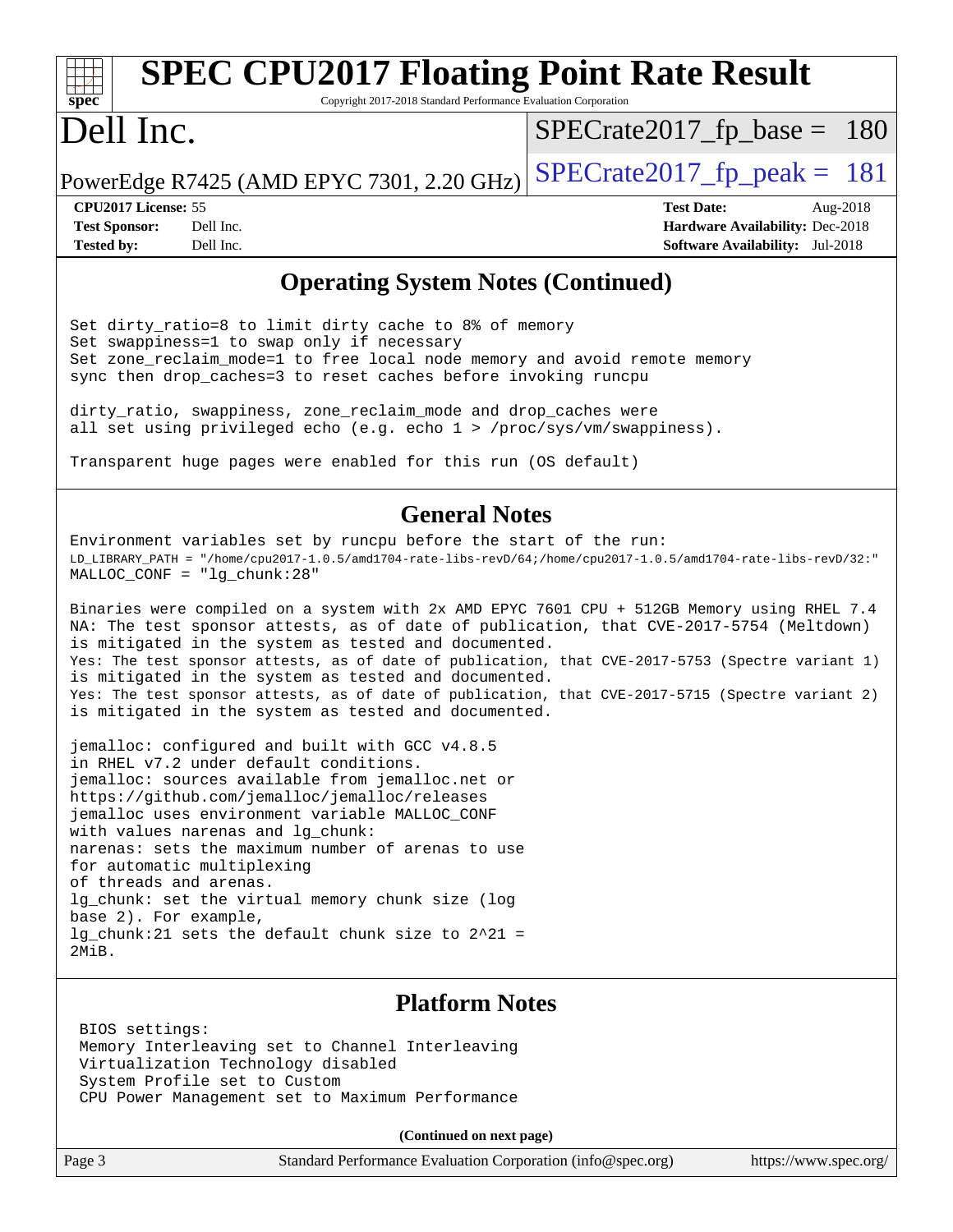| <b>SPEC CPU2017 Floating Point Rate Result</b><br>Copyright 2017-2018 Standard Performance Evaluation Corporation<br>$spec^*$                                                                                     |                                                                                                               |                               |                   |                                 |          |  |
|-------------------------------------------------------------------------------------------------------------------------------------------------------------------------------------------------------------------|---------------------------------------------------------------------------------------------------------------|-------------------------------|-------------------|---------------------------------|----------|--|
| Dell Inc.                                                                                                                                                                                                         |                                                                                                               | $SPECrate2017_fp\_base = 180$ |                   |                                 |          |  |
| PowerEdge R7425 (AMD EPYC 7301, 2.20 GHz)                                                                                                                                                                         |                                                                                                               | $SPECTate2017$ fp peak = 181  |                   |                                 |          |  |
| CPU2017 License: 55<br><b>Test Sponsor:</b><br>Dell Inc.                                                                                                                                                          |                                                                                                               |                               | <b>Test Date:</b> | Hardware Availability: Dec-2018 | Aug-2018 |  |
|                                                                                                                                                                                                                   | Dell Inc.<br><b>Tested by:</b><br><b>Software Availability:</b> Jul-2018<br><b>Platform Notes (Continued)</b> |                               |                   |                                 |          |  |
| Memory Frequency set to Maximum Performance<br>Turbo Boost enabled                                                                                                                                                |                                                                                                               |                               |                   |                                 |          |  |
| Memory Refresh Rate set to 1x                                                                                                                                                                                     | C States set to Autonomous<br>Memory Patrol Scrub disabled                                                    |                               |                   |                                 |          |  |
| PCI ASPM L1 Link Power Management disabled<br>Determinism Slider set to Power Determinism<br>Sysinfo program /home/cpu2017-1.0.5/bin/sysinfo                                                                      |                                                                                                               |                               |                   |                                 |          |  |
| Rev: r5974 of 2018-05-19 9bcde8f2999c33d61f64985e45859ea9<br>running on linux-yyi5 Tue Aug 14 00:26:42 2018                                                                                                       |                                                                                                               |                               |                   |                                 |          |  |
| SUT (System Under Test) info as seen by some common utilities.<br>For more information on this section, see<br>https://www.spec.org/cpu2017/Docs/config.html#sysinfo                                              |                                                                                                               |                               |                   |                                 |          |  |
| From /proc/cpuinfo<br>model name: AMD EPYC 7301 16-Core Processor<br>"physical id"s (chips)<br>2                                                                                                                  |                                                                                                               |                               |                   |                                 |          |  |
| 64 "processors"<br>cores, siblings (Caution: counting these is hw and system dependent. The following<br>excerpts from /proc/cpuinfo might not be reliable. Use with caution.)<br>cpu cores : 16<br>siblings : 32 |                                                                                                               |                               |                   |                                 |          |  |
| physical 0: cores 0 1 8 9 12 13 16 17 20 21 24 25 28 29<br>physical 1: cores 0 1 8 9 12 13 16 17 20 21 24 25 28 29                                                                                                |                                                                                                               |                               |                   |                                 |          |  |
| From 1scpu:<br>Architecture:                                                                                                                                                                                      | x86 64                                                                                                        |                               |                   |                                 |          |  |
| $CPU$ op-mode( $s$ ):                                                                                                                                                                                             | $32$ -bit, $64$ -bit                                                                                          |                               |                   |                                 |          |  |
| CPU(s):                                                                                                                                                                                                           | Byte Order:<br>Little Endian<br>64                                                                            |                               |                   |                                 |          |  |
| On-line CPU(s) list:                                                                                                                                                                                              | $0 - 63$                                                                                                      |                               |                   |                                 |          |  |
|                                                                                                                                                                                                                   | Thread( $s$ ) per core:<br>2                                                                                  |                               |                   |                                 |          |  |
| Socket(s):                                                                                                                                                                                                        | 16<br>$Core(s)$ per socket:<br>2                                                                              |                               |                   |                                 |          |  |
| NUMA node(s):                                                                                                                                                                                                     | 8                                                                                                             |                               |                   |                                 |          |  |
|                                                                                                                                                                                                                   | Vendor ID:<br>AuthenticAMD                                                                                    |                               |                   |                                 |          |  |
| Model:                                                                                                                                                                                                            | CPU family:<br>23<br>$\mathbf{1}$                                                                             |                               |                   |                                 |          |  |
| Model name:                                                                                                                                                                                                       | AMD EPYC 7301 16-Core Processor                                                                               |                               |                   |                                 |          |  |
| Stepping:                                                                                                                                                                                                         | 2                                                                                                             |                               |                   |                                 |          |  |
|                                                                                                                                                                                                                   | 2195.865<br>CPU MHz:<br>4391.73<br>BogoMIPS:                                                                  |                               |                   |                                 |          |  |
| Virtualization:                                                                                                                                                                                                   | $AMD-V$                                                                                                       |                               |                   |                                 |          |  |
| L1d cache:                                                                                                                                                                                                        | 32K                                                                                                           |                               |                   |                                 |          |  |
| Lli cache:<br>L2 cache:                                                                                                                                                                                           | 64K<br>512K                                                                                                   |                               |                   |                                 |          |  |
| (Continued on next page)                                                                                                                                                                                          |                                                                                                               |                               |                   |                                 |          |  |
| Page 4                                                                                                                                                                                                            | Standard Performance Evaluation Corporation (info@spec.org)                                                   |                               |                   | https://www.spec.org/           |          |  |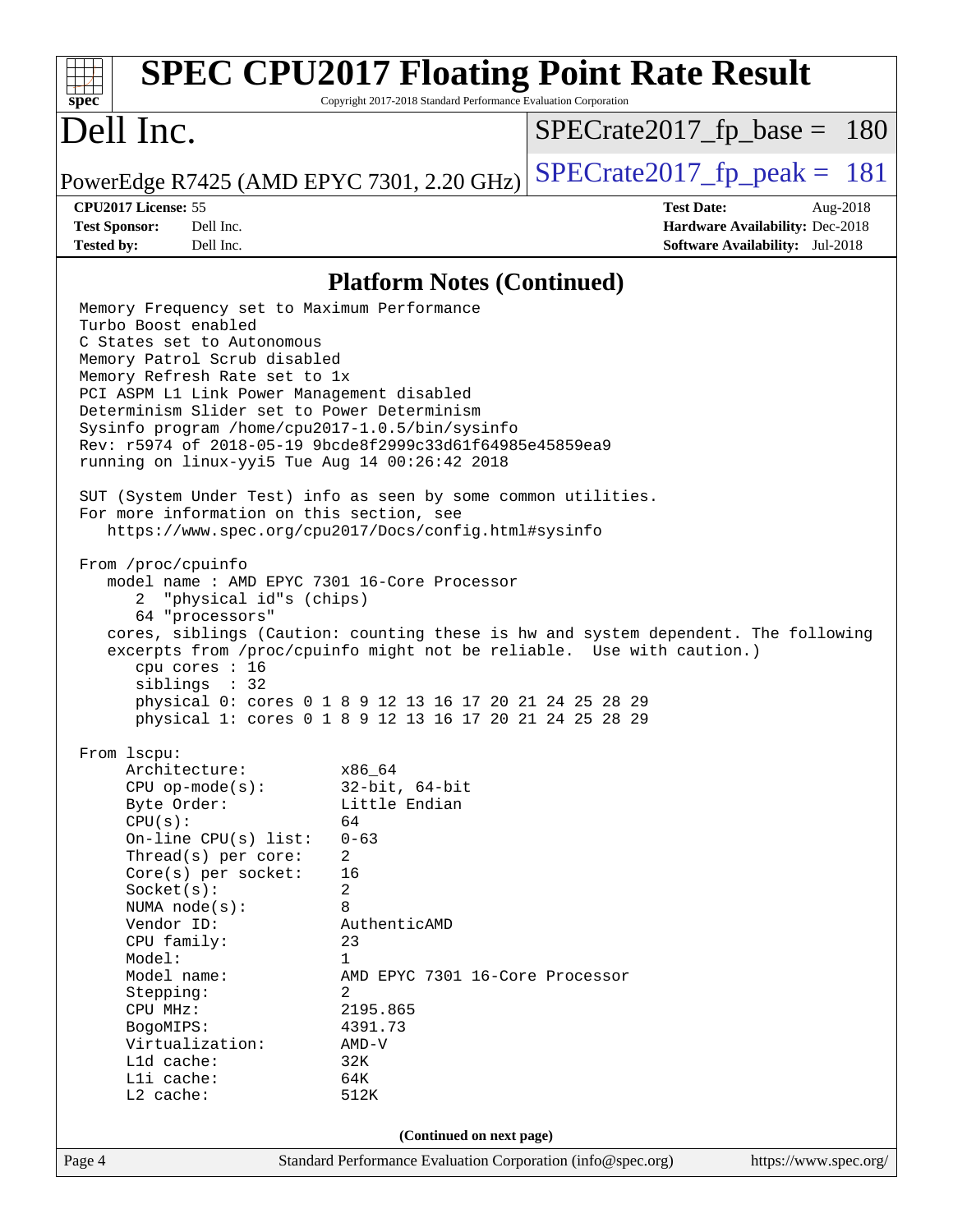| <b>SPEC CPU2017 Floating Point Rate Result</b><br>Copyright 2017-2018 Standard Performance Evaluation Corporation<br>spec                                                                                                                                                                                                                                                                                                                                                                                                                                                                                                                                                                                                                                                                                                                                                                                                                                                                                                                                                                                                                                                                                                                                                                                                                                                                                                                                                                                                                                                                                                                                                                                                                                                                                                                                                                                                                                 |                                                                                                            |
|-----------------------------------------------------------------------------------------------------------------------------------------------------------------------------------------------------------------------------------------------------------------------------------------------------------------------------------------------------------------------------------------------------------------------------------------------------------------------------------------------------------------------------------------------------------------------------------------------------------------------------------------------------------------------------------------------------------------------------------------------------------------------------------------------------------------------------------------------------------------------------------------------------------------------------------------------------------------------------------------------------------------------------------------------------------------------------------------------------------------------------------------------------------------------------------------------------------------------------------------------------------------------------------------------------------------------------------------------------------------------------------------------------------------------------------------------------------------------------------------------------------------------------------------------------------------------------------------------------------------------------------------------------------------------------------------------------------------------------------------------------------------------------------------------------------------------------------------------------------------------------------------------------------------------------------------------------------|------------------------------------------------------------------------------------------------------------|
| Dell Inc.                                                                                                                                                                                                                                                                                                                                                                                                                                                                                                                                                                                                                                                                                                                                                                                                                                                                                                                                                                                                                                                                                                                                                                                                                                                                                                                                                                                                                                                                                                                                                                                                                                                                                                                                                                                                                                                                                                                                                 | $SPECrate2017_fp\_base =$<br>180                                                                           |
| PowerEdge R7425 (AMD EPYC 7301, 2.20 GHz)                                                                                                                                                                                                                                                                                                                                                                                                                                                                                                                                                                                                                                                                                                                                                                                                                                                                                                                                                                                                                                                                                                                                                                                                                                                                                                                                                                                                                                                                                                                                                                                                                                                                                                                                                                                                                                                                                                                 | $SPECrate2017_fp\_peak = 181$                                                                              |
| CPU2017 License: 55<br><b>Test Sponsor:</b><br>Dell Inc.<br><b>Tested by:</b><br>Dell Inc.                                                                                                                                                                                                                                                                                                                                                                                                                                                                                                                                                                                                                                                                                                                                                                                                                                                                                                                                                                                                                                                                                                                                                                                                                                                                                                                                                                                                                                                                                                                                                                                                                                                                                                                                                                                                                                                                | <b>Test Date:</b><br>Aug-2018<br>Hardware Availability: Dec-2018<br><b>Software Availability:</b> Jul-2018 |
| <b>Platform Notes (Continued)</b>                                                                                                                                                                                                                                                                                                                                                                                                                                                                                                                                                                                                                                                                                                                                                                                                                                                                                                                                                                                                                                                                                                                                                                                                                                                                                                                                                                                                                                                                                                                                                                                                                                                                                                                                                                                                                                                                                                                         |                                                                                                            |
| L3 cache:<br>8192K                                                                                                                                                                                                                                                                                                                                                                                                                                                                                                                                                                                                                                                                                                                                                                                                                                                                                                                                                                                                                                                                                                                                                                                                                                                                                                                                                                                                                                                                                                                                                                                                                                                                                                                                                                                                                                                                                                                                        |                                                                                                            |
| NUMA node0 CPU(s):<br>0, 8, 16, 24, 32, 40, 48, 56<br>NUMA nodel CPU(s):<br>2, 10, 18, 26, 34, 42, 50, 58<br>4, 12, 20, 28, 36, 44, 52, 60<br>NUMA node2 CPU(s):<br>NUMA $node3$ $CPU(s)$ :<br>6, 14, 22, 30, 38, 46, 54, 62<br>NUMA $node4$ $CPU(s)$ :<br>1, 9, 17, 25, 33, 41, 49, 57<br>NUMA node5 CPU(s):<br>3, 11, 19, 27, 35, 43, 51, 59<br>NUMA node6 CPU(s):<br>5, 13, 21, 29, 37, 45, 53, 61<br>NUMA node7 CPU(s):<br>7, 15, 23, 31, 39, 47, 55, 63<br>Flags:<br>pat pse36 clflush mmx fxsr sse sse2 ht syscall nx mmxext fxsr_opt pdpe1gb rdtscp lm<br>constant_tsc rep_good nopl nonstop_tsc extd_apicid amd_dcm aperfmperf eagerfpu pni<br>pclmulqdq monitor ssse3 fma cx16 sse4_1 sse4_2 movbe popcnt aes xsave avx f16c<br>rdrand lahf_lm cmp_legacy svm extapic cr8_legacy abm sse4a misalignsse 3dnowprefetch<br>osvw skinit wdt tce topoext perfctr_core perfctr_nb bpext perfctr_12 mwaitx arat cpb<br>hw_pstate retpoline retpoline_amd npt lbrv svm_lock nrip_save tsc_scale vmcb_clean<br>flushbyasid decodeassists pausefilter pfthreshold vmmcall avic fsgsbase bmil avx2<br>smep bmi2 rdseed adx smap clflushopt sha_ni xsaveopt xsavec xgetbvl clzero irperf<br>ibpb overflow_recov succor smca<br>/proc/cpuinfo cache data<br>cache size : 512 KB<br>From numactl --hardware WARNING: a numactl 'node' might or might not correspond to a<br>physical chip.<br>$available: 8 nodes (0-7)$<br>node 0 cpus: 0 8 16 24 32 40 48 56<br>node 0 size: 128687 MB<br>node 0 free: 128490 MB<br>node 1 cpus: 2 10 18 26 34 42 50 58<br>node 1 size: 129020 MB<br>node 1 free: 128862 MB<br>node 2 cpus: 4 12 20 28 36 44 52 60<br>node 2 size: 129020 MB<br>node 2 free: 128868 MB<br>node 3 cpus: 6 14 22 30 38 46 54 62<br>node 3 size: 129020 MB<br>node 3 free: 128863 MB<br>node 4 cpus: 1 9 17 25 33 41 49 57<br>node 4 size: 129020 MB<br>node 4 free: 128852 MB<br>node 5 cpus: 3 11 19 27 35 43 51 59<br>node 5 size: 129020 MB | fpu vme de pse tsc msr pae mce cx8 apic sep mtrr pge mca cmov                                              |
| node 5 free: 128820 MB<br>node 6 cpus: 5 13 21 29 37 45 53 61                                                                                                                                                                                                                                                                                                                                                                                                                                                                                                                                                                                                                                                                                                                                                                                                                                                                                                                                                                                                                                                                                                                                                                                                                                                                                                                                                                                                                                                                                                                                                                                                                                                                                                                                                                                                                                                                                             |                                                                                                            |
| node 6 size: 129020 MB<br>node 6 free: 128864 MB                                                                                                                                                                                                                                                                                                                                                                                                                                                                                                                                                                                                                                                                                                                                                                                                                                                                                                                                                                                                                                                                                                                                                                                                                                                                                                                                                                                                                                                                                                                                                                                                                                                                                                                                                                                                                                                                                                          |                                                                                                            |
| (Continued on next page)                                                                                                                                                                                                                                                                                                                                                                                                                                                                                                                                                                                                                                                                                                                                                                                                                                                                                                                                                                                                                                                                                                                                                                                                                                                                                                                                                                                                                                                                                                                                                                                                                                                                                                                                                                                                                                                                                                                                  |                                                                                                            |
| Standard Performance Evaluation Corporation (info@spec.org)<br>Page 5                                                                                                                                                                                                                                                                                                                                                                                                                                                                                                                                                                                                                                                                                                                                                                                                                                                                                                                                                                                                                                                                                                                                                                                                                                                                                                                                                                                                                                                                                                                                                                                                                                                                                                                                                                                                                                                                                     | https://www.spec.org/                                                                                      |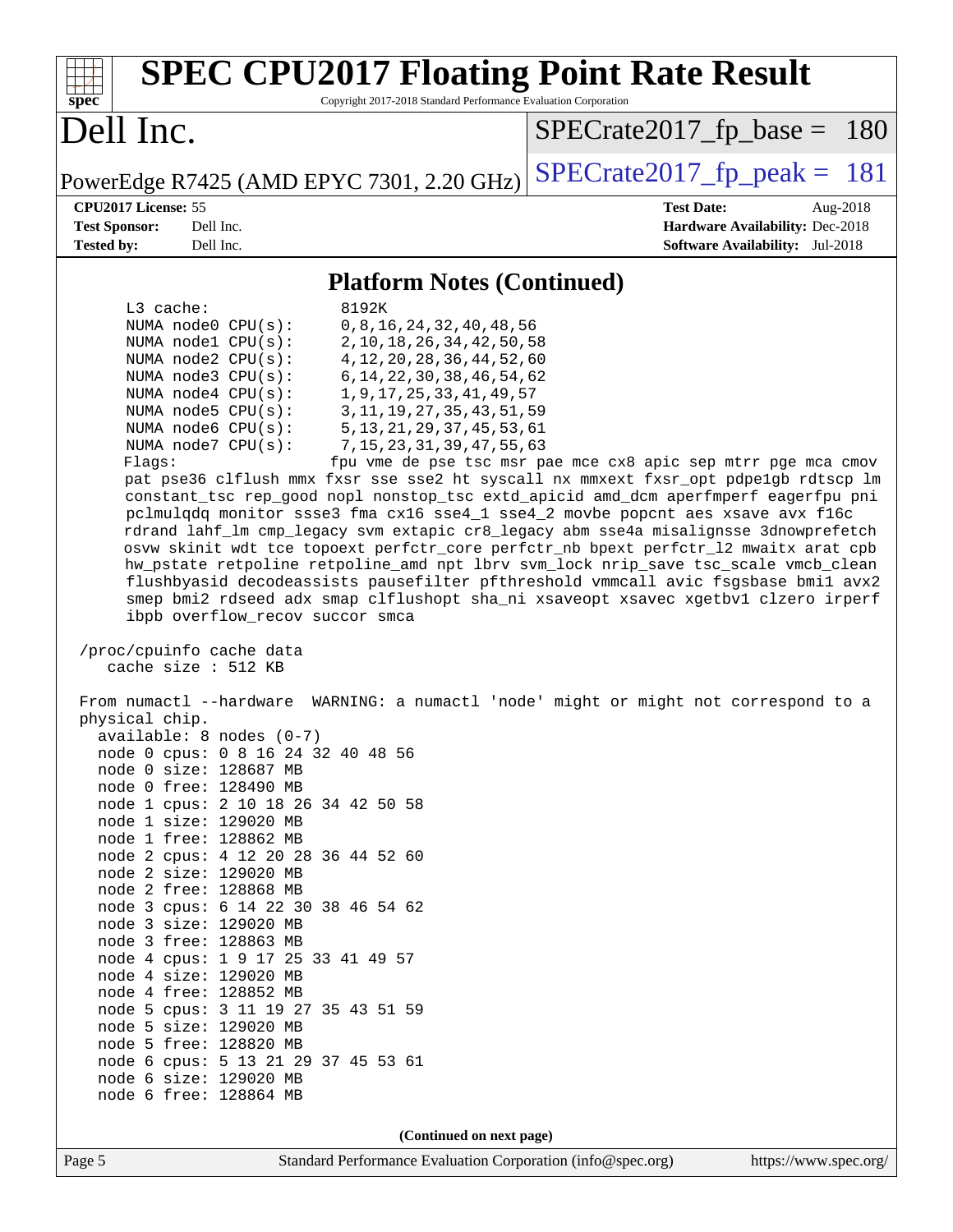| <b>SPEC CPU2017 Floating Point Rate Result</b><br>Copyright 2017-2018 Standard Performance Evaluation Corporation<br>spec <sup>®</sup>                                                                                                                                                                                                                                                                                                                                                                                                                                                                                                                                                                                                                                                                                                                                                                                                                                                                                                                                                                                                                                                                                                                                                                                                                                                                                                                                                                                                                                                                                                                                                |                                                                                                               |
|---------------------------------------------------------------------------------------------------------------------------------------------------------------------------------------------------------------------------------------------------------------------------------------------------------------------------------------------------------------------------------------------------------------------------------------------------------------------------------------------------------------------------------------------------------------------------------------------------------------------------------------------------------------------------------------------------------------------------------------------------------------------------------------------------------------------------------------------------------------------------------------------------------------------------------------------------------------------------------------------------------------------------------------------------------------------------------------------------------------------------------------------------------------------------------------------------------------------------------------------------------------------------------------------------------------------------------------------------------------------------------------------------------------------------------------------------------------------------------------------------------------------------------------------------------------------------------------------------------------------------------------------------------------------------------------|---------------------------------------------------------------------------------------------------------------|
| Dell Inc.                                                                                                                                                                                                                                                                                                                                                                                                                                                                                                                                                                                                                                                                                                                                                                                                                                                                                                                                                                                                                                                                                                                                                                                                                                                                                                                                                                                                                                                                                                                                                                                                                                                                             | $SPECrate2017_fp\_base = 180$                                                                                 |
| PowerEdge R7425 (AMD EPYC 7301, 2.20 GHz)                                                                                                                                                                                                                                                                                                                                                                                                                                                                                                                                                                                                                                                                                                                                                                                                                                                                                                                                                                                                                                                                                                                                                                                                                                                                                                                                                                                                                                                                                                                                                                                                                                             | $SPECTate2017$ _fp_peak = 181                                                                                 |
| CPU2017 License: 55<br><b>Test Sponsor:</b><br>Dell Inc.<br>Dell Inc.<br><b>Tested by:</b>                                                                                                                                                                                                                                                                                                                                                                                                                                                                                                                                                                                                                                                                                                                                                                                                                                                                                                                                                                                                                                                                                                                                                                                                                                                                                                                                                                                                                                                                                                                                                                                            | <b>Test Date:</b><br>Aug- $2018$<br>Hardware Availability: Dec-2018<br><b>Software Availability:</b> Jul-2018 |
| <b>Platform Notes (Continued)</b>                                                                                                                                                                                                                                                                                                                                                                                                                                                                                                                                                                                                                                                                                                                                                                                                                                                                                                                                                                                                                                                                                                                                                                                                                                                                                                                                                                                                                                                                                                                                                                                                                                                     |                                                                                                               |
| node 7 cpus: 7 15 23 31 39 47 55 63<br>node 7 size: 129019 MB<br>node 7 free: 128860 MB<br>node distances:<br>$\mathbf 0$<br>2<br>node<br>1<br>3<br>4<br>5<br>6<br>7<br>0:<br>10<br>16 16<br>16<br>28 28<br>22<br>28<br>1:<br>16<br>10 16<br>28<br>28<br>22<br>16<br>28<br>16<br>28<br>2:<br>16<br>10<br>16<br>22<br>28<br>28<br>16<br>10<br>22<br>28<br>28<br>3:<br>16<br>16<br>28<br>4:<br>28<br>22<br>28<br>28<br>10<br>16<br>16<br>16<br>28 28 22<br>5:<br>28<br>16 10 16<br>16<br>6:<br>22<br>28<br>28<br>28<br>16<br>16<br>10<br>16<br>7:<br>28<br>22<br>28<br>28<br>16<br>16<br>16<br>10<br>From /proc/meminfo<br>MemTotal:<br>1056597308 kB<br>HugePages_Total:<br>0<br>Hugepagesize:<br>2048 kB<br>/usr/bin/lsb_release -d<br>SUSE Linux Enterprise Server 12 SP3<br>From /etc/*release* /etc/*version*<br>$S$ uSE-release:<br>SUSE Linux Enterprise Server 12 (x86_64)<br>$VERSION = 12$<br>PATCHLEVEL = 3<br># This file is deprecated and will be removed in a future service pack or release.<br># Please check /etc/os-release for details about this release.<br>os-release:<br>NAME="SLES"<br>VERSION="12-SP3"<br>VERSION_ID="12.3"<br>PRETTY_NAME="SUSE Linux Enterprise Server 12 SP3"<br>ID="sles"<br>$ANSI\_COLOR = "0; 32"$<br>CPE_NAME="cpe:/o:suse:sles:12:sp3"<br>uname $-a$ :<br>Linux linux-yyi5 4.4.126-94.22-default #1 SMP Wed Apr 11 07:45:03 UTC 2018 (9649989)<br>x86_64 x86_64 x86_64 GNU/Linux<br>Kernel self-reported vulnerability status:<br>CVE-2017-5754 (Meltdown):<br>Not affected<br>CVE-2017-5753 (Spectre variant 1): Mitigation: __user pointer sanitization<br>CVE-2017-5715 (Spectre variant 2): Mitigation: Full AMD retpoline + IBPB |                                                                                                               |
| (Continued on next page)                                                                                                                                                                                                                                                                                                                                                                                                                                                                                                                                                                                                                                                                                                                                                                                                                                                                                                                                                                                                                                                                                                                                                                                                                                                                                                                                                                                                                                                                                                                                                                                                                                                              |                                                                                                               |
| Page 6<br>Standard Performance Evaluation Corporation (info@spec.org)                                                                                                                                                                                                                                                                                                                                                                                                                                                                                                                                                                                                                                                                                                                                                                                                                                                                                                                                                                                                                                                                                                                                                                                                                                                                                                                                                                                                                                                                                                                                                                                                                 | https://www.spec.org/                                                                                         |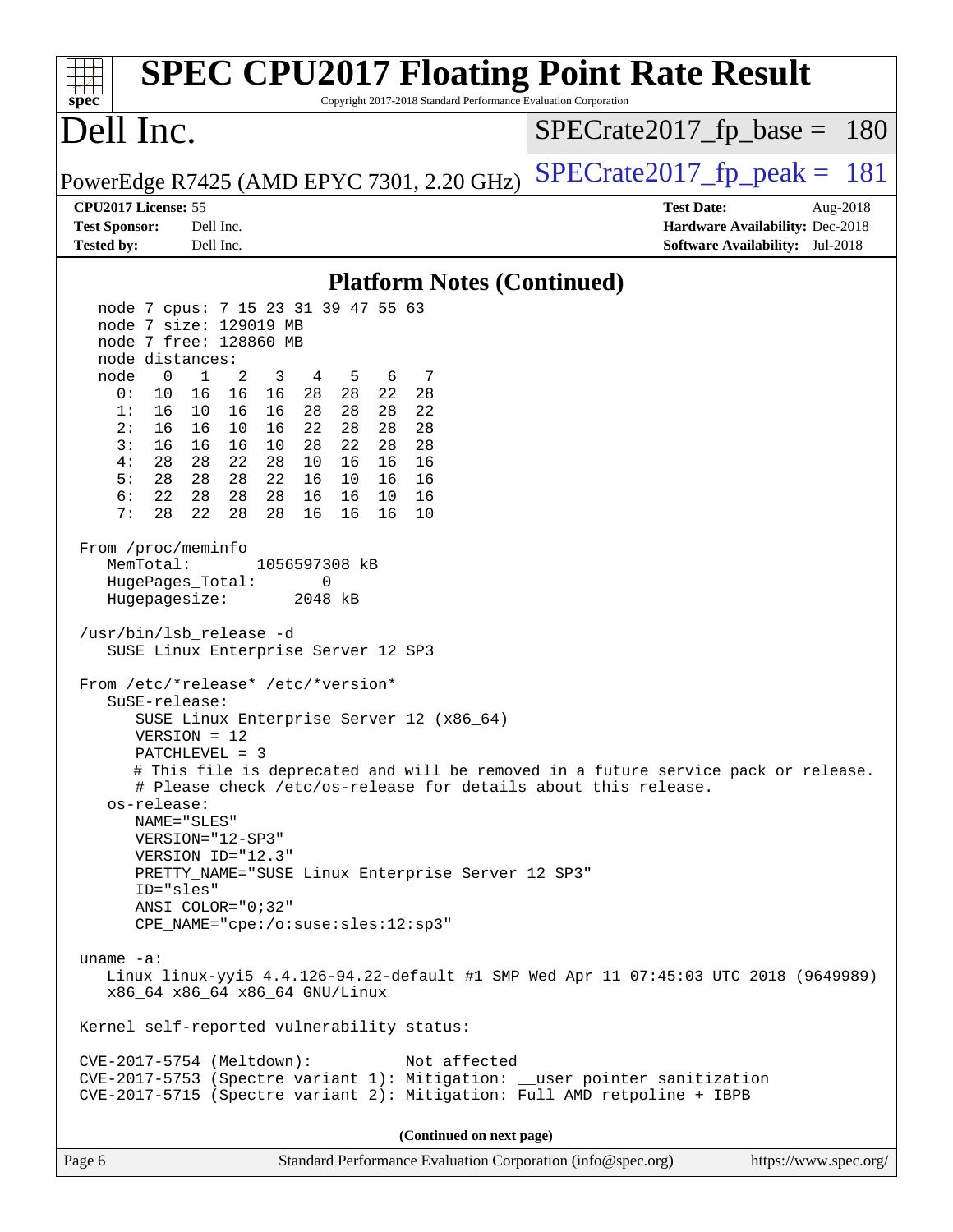| <b>SPEC CPU2017 Floating Point Rate Result</b><br>Copyright 2017-2018 Standard Performance Evaluation Corporation<br>spec <sup>®</sup>                                                                                                                                                                                                                                                                       |                                                                                                            |  |  |  |
|--------------------------------------------------------------------------------------------------------------------------------------------------------------------------------------------------------------------------------------------------------------------------------------------------------------------------------------------------------------------------------------------------------------|------------------------------------------------------------------------------------------------------------|--|--|--|
| Dell Inc.                                                                                                                                                                                                                                                                                                                                                                                                    | $SPECTate2017fr base = 180$                                                                                |  |  |  |
| PowerEdge R7425 (AMD EPYC 7301, 2.20 GHz)                                                                                                                                                                                                                                                                                                                                                                    | $SPECTate2017$ _fp_peak = 181                                                                              |  |  |  |
| CPU2017 License: 55<br><b>Test Sponsor:</b><br>Dell Inc.<br>Dell Inc.<br><b>Tested by:</b>                                                                                                                                                                                                                                                                                                                   | <b>Test Date:</b><br>Aug-2018<br>Hardware Availability: Dec-2018<br><b>Software Availability:</b> Jul-2018 |  |  |  |
| <b>Platform Notes (Continued)</b>                                                                                                                                                                                                                                                                                                                                                                            |                                                                                                            |  |  |  |
| run-level 3 Aug 13 14:19                                                                                                                                                                                                                                                                                                                                                                                     |                                                                                                            |  |  |  |
| SPEC is set to: /home/cpu2017-1.0.5<br>Type Size Used Avail Use% Mounted on<br>Filesystem<br>/dev/nvme0n1p4 xfs 703G<br>20G 684G<br>3% /home                                                                                                                                                                                                                                                                 |                                                                                                            |  |  |  |
| Additional information from dmidecode follows. WARNING: Use caution when you interpret<br>this section. The 'dmidecode' program reads system data which is "intended to allow<br>hardware to be accurately determined", but the intent may not be met, as there are<br>frequent changes to hardware, firmware, and the "DMTF SMBIOS" standard.<br>BIOS Dell Inc. 62.5.1 [MaxPerf C_En] 05/21/2018<br>Memory: |                                                                                                            |  |  |  |
| 16x 80CE863280CE M386A8K40BM2-CTD 64 GB 4 rank 2666<br>16x Not Specified Not Specified                                                                                                                                                                                                                                                                                                                       |                                                                                                            |  |  |  |
| (End of data from sysinfo program)                                                                                                                                                                                                                                                                                                                                                                           |                                                                                                            |  |  |  |
| <b>Compiler Version Notes</b>                                                                                                                                                                                                                                                                                                                                                                                |                                                                                                            |  |  |  |
| CC 519.1bm_r(base, peak) 538.imagick_r(base, peak) 544.nab_r(base, peak)                                                                                                                                                                                                                                                                                                                                     |                                                                                                            |  |  |  |
| AOCC.LLVM.4.0.0.B35.2017_04_26 clang version 4.0.0 (CLANG:) (based on LLVM<br>AOCC.LLVM.4.0.0.B35.2017_04_26)<br>Target: x86_64-unknown-linux-gnu<br>Thread model: posix<br>InstalledDir: /root/work/compilers/AOCC-1.0-Compiler/bin                                                                                                                                                                         |                                                                                                            |  |  |  |
| CXXC 508.namd_r(base, peak) 510.parest_r(base, peak)                                                                                                                                                                                                                                                                                                                                                         |                                                                                                            |  |  |  |
| AOCC.LLVM.4.0.0.B35.2017_04_26 clang version 4.0.0 (CLANG:) (based on LLVM<br>AOCC.LLVM.4.0.0.B35.2017_04_26)<br>Target: x86_64-unknown-linux-gnu<br>Thread model: posix                                                                                                                                                                                                                                     |                                                                                                            |  |  |  |
| InstalledDir: /root/work/compilers/AOCC-1.0-Compiler/bin                                                                                                                                                                                                                                                                                                                                                     |                                                                                                            |  |  |  |
| CC 511.povray_r(base, peak) 526.blender_r(base, peak)                                                                                                                                                                                                                                                                                                                                                        |                                                                                                            |  |  |  |
| AOCC.LLVM.4.0.0.B35.2017_04_26 clang version 4.0.0 (CLANG:) (based on LLVM<br>AOCC.LLVM.4.0.0.B35.2017_04_26)<br>Target: x86_64-unknown-linux-gnu                                                                                                                                                                                                                                                            |                                                                                                            |  |  |  |
| (Continued on next page)                                                                                                                                                                                                                                                                                                                                                                                     |                                                                                                            |  |  |  |
| Page 7<br>Standard Performance Evaluation Corporation (info@spec.org)                                                                                                                                                                                                                                                                                                                                        | https://www.spec.org/                                                                                      |  |  |  |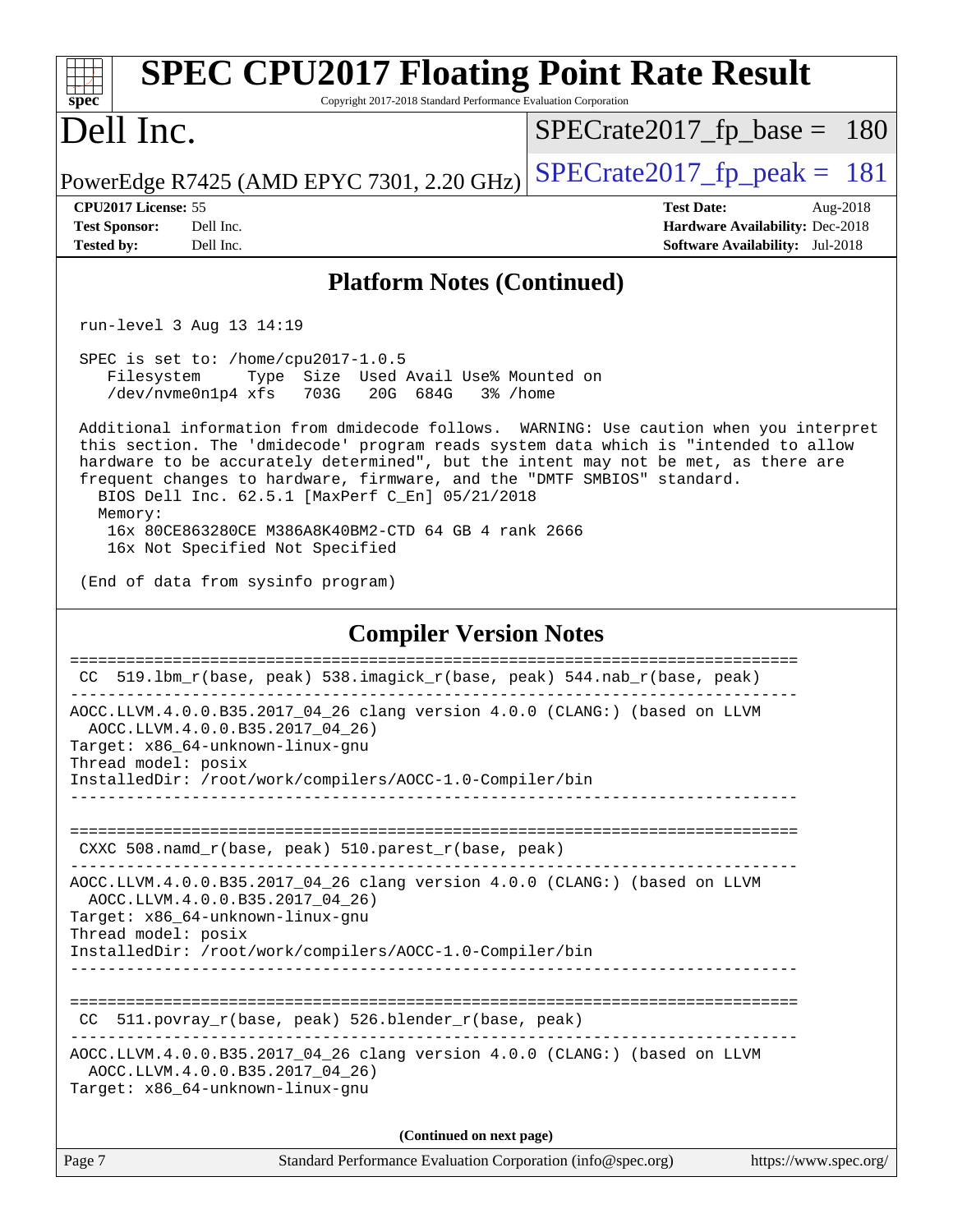| <b>SPEC CPU2017 Floating Point Rate Result</b><br>Copyright 2017-2018 Standard Performance Evaluation Corporation<br>$spec^*$                                                                                                                                                                                                                                                                                                                                                                                                                                                                                                                                                                                                                                                                                                                                                                                                            |                                                                                                     |
|------------------------------------------------------------------------------------------------------------------------------------------------------------------------------------------------------------------------------------------------------------------------------------------------------------------------------------------------------------------------------------------------------------------------------------------------------------------------------------------------------------------------------------------------------------------------------------------------------------------------------------------------------------------------------------------------------------------------------------------------------------------------------------------------------------------------------------------------------------------------------------------------------------------------------------------|-----------------------------------------------------------------------------------------------------|
| Dell Inc.                                                                                                                                                                                                                                                                                                                                                                                                                                                                                                                                                                                                                                                                                                                                                                                                                                                                                                                                | $SPECrate2017_fp\_base = 180$                                                                       |
| PowerEdge R7425 (AMD EPYC 7301, 2.20 GHz)                                                                                                                                                                                                                                                                                                                                                                                                                                                                                                                                                                                                                                                                                                                                                                                                                                                                                                | $SPECrate2017_fp\_peak = 181$                                                                       |
| CPU2017 License: 55<br><b>Test Sponsor:</b><br>Dell Inc.<br><b>Tested by:</b><br>Dell Inc.                                                                                                                                                                                                                                                                                                                                                                                                                                                                                                                                                                                                                                                                                                                                                                                                                                               | <b>Test Date:</b><br>Aug-2018<br>Hardware Availability: Dec-2018<br>Software Availability: Jul-2018 |
| <b>Compiler Version Notes (Continued)</b>                                                                                                                                                                                                                                                                                                                                                                                                                                                                                                                                                                                                                                                                                                                                                                                                                                                                                                |                                                                                                     |
| Thread model: posix<br>InstalledDir: /root/work/compilers/AOCC-1.0-Compiler/bin<br>AOCC.LLVM.4.0.0.B35.2017_04_26 clang version 4.0.0 (CLANG:) (based on LLVM<br>AOCC.LLVM.4.0.0.B35.2017_04_26)<br>Target: x86_64-unknown-linux-gnu<br>Thread model: posix<br>InstalledDir: /root/work/compilers/AOCC-1.0-Compiler/bin                                                                                                                                                                                                                                                                                                                                                                                                                                                                                                                                                                                                                  |                                                                                                     |
| FC 507.cactuBSSN_r(base, peak)                                                                                                                                                                                                                                                                                                                                                                                                                                                                                                                                                                                                                                                                                                                                                                                                                                                                                                           |                                                                                                     |
| AOCC.LLVM.4.0.0.B35.2017_04_26 clang version 4.0.0 (CLANG:) (based on LLVM<br>AOCC.LLVM.4.0.0.B35.2017_04_26)<br>Target: x86_64-unknown-linux-gnu<br>Thread model: posix<br>InstalledDir: /root/work/compilers/AOCC-1.0-Compiler/bin<br>AOCC.LLVM.4.0.0.B35.2017_04_26 clang version 4.0.0 (CLANG:) (based on LLVM<br>AOCC.LLVM.4.0.0.B35.2017_04_26)<br>Target: x86_64-unknown-linux-gnu<br>Thread model: posix<br>InstalledDir: /root/work/compilers/AOCC-1.0-Compiler/bin<br>GNU Fortran (GCC) 4.8.2<br>Copyright (C) 2013 Free Software Foundation, Inc.<br>GNU Fortran comes with NO WARRANTY, to the extent permitted by law.<br>You may redistribute copies of GNU Fortran<br>under the terms of the GNU General Public License.<br>For more information about these matters, see the file named COPYING<br>________________________________<br>FC 503.bwaves_r(base, peak) 549.fotonik3d_r(base, peak) 554.roms_r(base,<br>peak) |                                                                                                     |
| GNU Fortran (GCC) 4.8.2<br>Copyright (C) 2013 Free Software Foundation, Inc.<br>GNU Fortran comes with NO WARRANTY, to the extent permitted by law.<br>You may redistribute copies of GNU Fortran<br>under the terms of the GNU General Public License.<br>For more information about these matters, see the file named COPYING                                                                                                                                                                                                                                                                                                                                                                                                                                                                                                                                                                                                          |                                                                                                     |
| $CC$ 521.wrf_r(base, peak) 527.cam4_r(base, peak)                                                                                                                                                                                                                                                                                                                                                                                                                                                                                                                                                                                                                                                                                                                                                                                                                                                                                        |                                                                                                     |
| GNU Fortran (GCC) 4.8.2<br>Copyright (C) 2013 Free Software Foundation, Inc.                                                                                                                                                                                                                                                                                                                                                                                                                                                                                                                                                                                                                                                                                                                                                                                                                                                             |                                                                                                     |
| (Continued on next page)                                                                                                                                                                                                                                                                                                                                                                                                                                                                                                                                                                                                                                                                                                                                                                                                                                                                                                                 |                                                                                                     |
| Page 8<br>Standard Performance Evaluation Corporation (info@spec.org)                                                                                                                                                                                                                                                                                                                                                                                                                                                                                                                                                                                                                                                                                                                                                                                                                                                                    | https://www.spec.org/                                                                               |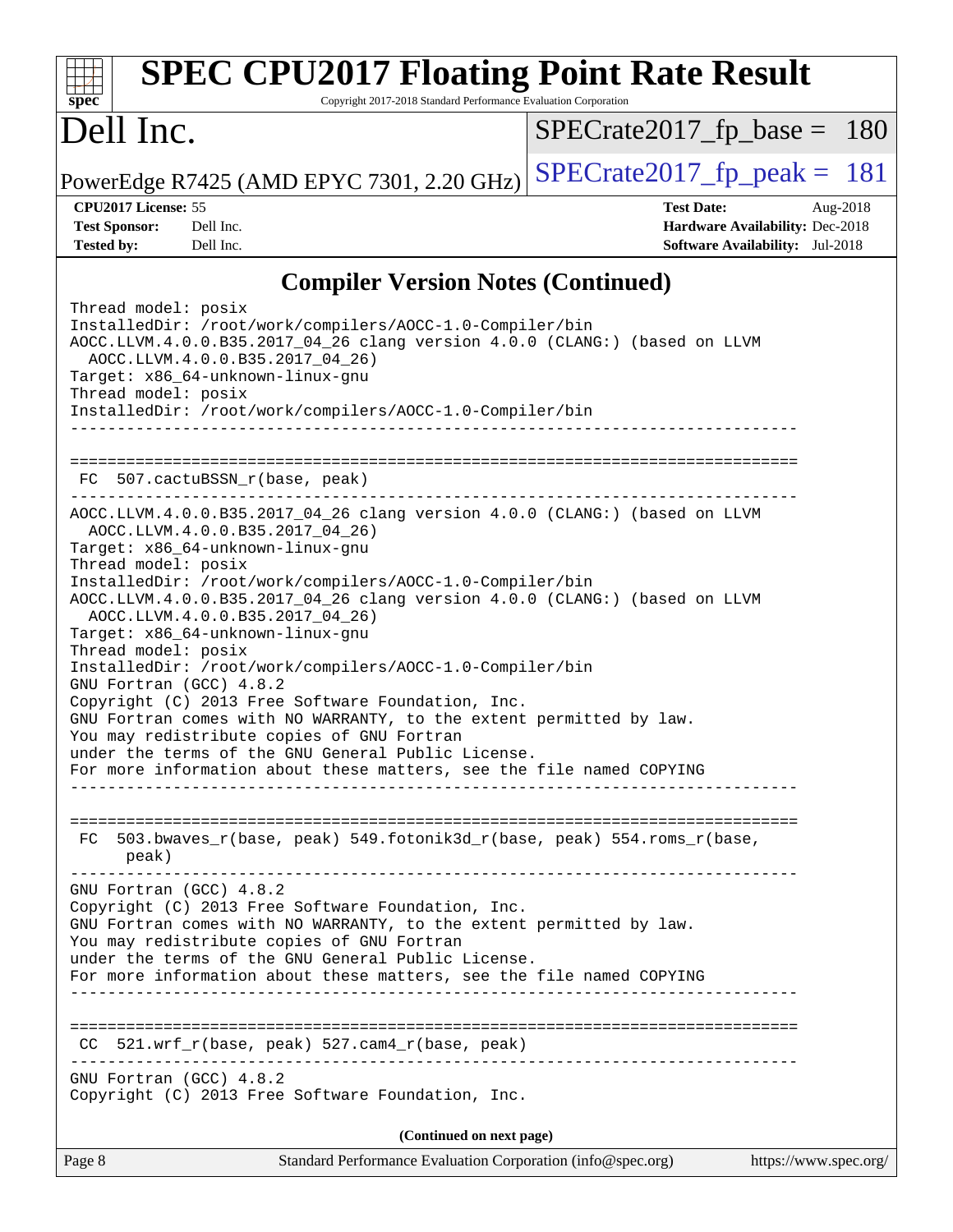#### **[spec](http://www.spec.org/) [SPEC CPU2017 Floating Point Rate Result](http://www.spec.org/auto/cpu2017/Docs/result-fields.html#SPECCPU2017FloatingPointRateResult)** Copyright 2017-2018 Standard Performance Evaluation Corporation Dell Inc. PowerEdge R7425 (AMD EPYC 7301, 2.20 GHz)  $\left|$  [SPECrate2017\\_fp\\_peak =](http://www.spec.org/auto/cpu2017/Docs/result-fields.html#SPECrate2017fppeak) 181 [SPECrate2017\\_fp\\_base =](http://www.spec.org/auto/cpu2017/Docs/result-fields.html#SPECrate2017fpbase) 180 **[CPU2017 License:](http://www.spec.org/auto/cpu2017/Docs/result-fields.html#CPU2017License)** 55 **[Test Date:](http://www.spec.org/auto/cpu2017/Docs/result-fields.html#TestDate)** Aug-2018 **[Test Sponsor:](http://www.spec.org/auto/cpu2017/Docs/result-fields.html#TestSponsor)** Dell Inc. **[Hardware Availability:](http://www.spec.org/auto/cpu2017/Docs/result-fields.html#HardwareAvailability)** Dec-2018 **[Tested by:](http://www.spec.org/auto/cpu2017/Docs/result-fields.html#Testedby)** Dell Inc. **[Software Availability:](http://www.spec.org/auto/cpu2017/Docs/result-fields.html#SoftwareAvailability)** Jul-2018 **[Compiler Version Notes \(Continued\)](http://www.spec.org/auto/cpu2017/Docs/result-fields.html#CompilerVersionNotes)**

GNU Fortran comes with NO WARRANTY, to the extent permitted by law. You may redistribute copies of GNU Fortran under the terms of the GNU General Public License. For more information about these matters, see the file named COPYING AOCC.LLVM.4.0.0.B35.2017\_04\_26 clang version 4.0.0 (CLANG:) (based on LLVM AOCC.LLVM.4.0.0.B35.2017\_04\_26) Target: x86\_64-unknown-linux-gnu Thread model: posix InstalledDir: /root/work/compilers/AOCC-1.0-Compiler/bin ------------------------------------------------------------------------------

## **[Base Compiler Invocation](http://www.spec.org/auto/cpu2017/Docs/result-fields.html#BaseCompilerInvocation)**

[C benchmarks](http://www.spec.org/auto/cpu2017/Docs/result-fields.html#Cbenchmarks): [clang](http://www.spec.org/cpu2017/results/res2018q4/cpu2017-20181029-09371.flags.html#user_CCbase_Fclang3_a68b77bfed473bd9cdd22529af008e8306c2e3948617c8991604c1a2000ee4a73ef90dd8bc793e105fe4165a625d26dacbda4708d828ad19048918c071b363ec)

[C++ benchmarks:](http://www.spec.org/auto/cpu2017/Docs/result-fields.html#CXXbenchmarks) [clang++](http://www.spec.org/cpu2017/results/res2018q4/cpu2017-20181029-09371.flags.html#user_CXXbase_Fclang3_57a48582e5be507d19b2527b3e7d4f85d9b8669ffc9a8a0dbb9bcf949a918a58bbab411e0c4d14a3922022a3e425a90db94042683824c1806feff4324ca1000d)

[Fortran benchmarks](http://www.spec.org/auto/cpu2017/Docs/result-fields.html#Fortranbenchmarks): [clang](http://www.spec.org/cpu2017/results/res2018q4/cpu2017-20181029-09371.flags.html#user_FCbase_Fclang3_a68b77bfed473bd9cdd22529af008e8306c2e3948617c8991604c1a2000ee4a73ef90dd8bc793e105fe4165a625d26dacbda4708d828ad19048918c071b363ec) [gfortran](http://www.spec.org/cpu2017/results/res2018q4/cpu2017-20181029-09371.flags.html#user_FCbase_aocc-gfortran_128c91a56d61ddb07404721e65b8f9498c31a443dacbd3b7f212891090eca86e2d099b520f75b99e9e8ac4fdec01f4d15f0b65e47123ec4c42b0759045731a1f)

[Benchmarks using both Fortran and C](http://www.spec.org/auto/cpu2017/Docs/result-fields.html#BenchmarksusingbothFortranandC): [clang](http://www.spec.org/cpu2017/results/res2018q4/cpu2017-20181029-09371.flags.html#user_CC_FCbase_Fclang3_a68b77bfed473bd9cdd22529af008e8306c2e3948617c8991604c1a2000ee4a73ef90dd8bc793e105fe4165a625d26dacbda4708d828ad19048918c071b363ec) [gfortran](http://www.spec.org/cpu2017/results/res2018q4/cpu2017-20181029-09371.flags.html#user_CC_FCbase_aocc-gfortran_128c91a56d61ddb07404721e65b8f9498c31a443dacbd3b7f212891090eca86e2d099b520f75b99e9e8ac4fdec01f4d15f0b65e47123ec4c42b0759045731a1f)

[Benchmarks using both C and C++](http://www.spec.org/auto/cpu2017/Docs/result-fields.html#BenchmarksusingbothCandCXX): [clang++](http://www.spec.org/cpu2017/results/res2018q4/cpu2017-20181029-09371.flags.html#user_CC_CXXbase_Fclang3_57a48582e5be507d19b2527b3e7d4f85d9b8669ffc9a8a0dbb9bcf949a918a58bbab411e0c4d14a3922022a3e425a90db94042683824c1806feff4324ca1000d) [clang](http://www.spec.org/cpu2017/results/res2018q4/cpu2017-20181029-09371.flags.html#user_CC_CXXbase_Fclang3_a68b77bfed473bd9cdd22529af008e8306c2e3948617c8991604c1a2000ee4a73ef90dd8bc793e105fe4165a625d26dacbda4708d828ad19048918c071b363ec)

[Benchmarks using Fortran, C, and C++:](http://www.spec.org/auto/cpu2017/Docs/result-fields.html#BenchmarksusingFortranCandCXX) [clang++](http://www.spec.org/cpu2017/results/res2018q4/cpu2017-20181029-09371.flags.html#user_CC_CXX_FCbase_Fclang3_57a48582e5be507d19b2527b3e7d4f85d9b8669ffc9a8a0dbb9bcf949a918a58bbab411e0c4d14a3922022a3e425a90db94042683824c1806feff4324ca1000d) [clang](http://www.spec.org/cpu2017/results/res2018q4/cpu2017-20181029-09371.flags.html#user_CC_CXX_FCbase_Fclang3_a68b77bfed473bd9cdd22529af008e8306c2e3948617c8991604c1a2000ee4a73ef90dd8bc793e105fe4165a625d26dacbda4708d828ad19048918c071b363ec) [gfortran](http://www.spec.org/cpu2017/results/res2018q4/cpu2017-20181029-09371.flags.html#user_CC_CXX_FCbase_aocc-gfortran_128c91a56d61ddb07404721e65b8f9498c31a443dacbd3b7f212891090eca86e2d099b520f75b99e9e8ac4fdec01f4d15f0b65e47123ec4c42b0759045731a1f)

## **[Base Portability Flags](http://www.spec.org/auto/cpu2017/Docs/result-fields.html#BasePortabilityFlags)**

 503.bwaves\_r: [-DSPEC\\_LP64](http://www.spec.org/cpu2017/results/res2018q4/cpu2017-20181029-09371.flags.html#suite_baseEXTRA_PORTABILITY503_bwaves_r_DSPEC_LP64) 507.cactuBSSN\_r: [-DSPEC\\_LP64](http://www.spec.org/cpu2017/results/res2018q4/cpu2017-20181029-09371.flags.html#suite_baseEXTRA_PORTABILITY507_cactuBSSN_r_DSPEC_LP64) 508.namd\_r: [-DSPEC\\_LP64](http://www.spec.org/cpu2017/results/res2018q4/cpu2017-20181029-09371.flags.html#suite_baseEXTRA_PORTABILITY508_namd_r_DSPEC_LP64) 510.parest\_r: [-DSPEC\\_LP64](http://www.spec.org/cpu2017/results/res2018q4/cpu2017-20181029-09371.flags.html#suite_baseEXTRA_PORTABILITY510_parest_r_DSPEC_LP64) 511.povray\_r: [-DSPEC\\_LP64](http://www.spec.org/cpu2017/results/res2018q4/cpu2017-20181029-09371.flags.html#suite_baseEXTRA_PORTABILITY511_povray_r_DSPEC_LP64) 519.lbm\_r: [-DSPEC\\_LP64](http://www.spec.org/cpu2017/results/res2018q4/cpu2017-20181029-09371.flags.html#suite_baseEXTRA_PORTABILITY519_lbm_r_DSPEC_LP64) 521.wrf\_r: [-DSPEC\\_CASE\\_FLAG](http://www.spec.org/cpu2017/results/res2018q4/cpu2017-20181029-09371.flags.html#b521.wrf_r_baseCPORTABILITY_DSPEC_CASE_FLAG) [-fconvert=big-endian](http://www.spec.org/cpu2017/results/res2018q4/cpu2017-20181029-09371.flags.html#user_baseFPORTABILITY521_wrf_r_F-fconvert) [-DSPEC\\_LP64](http://www.spec.org/cpu2017/results/res2018q4/cpu2017-20181029-09371.flags.html#suite_baseEXTRA_PORTABILITY521_wrf_r_DSPEC_LP64) 526.blender\_r: [-funsigned-char](http://www.spec.org/cpu2017/results/res2018q4/cpu2017-20181029-09371.flags.html#user_baseCPORTABILITY526_blender_r_F-funsigned-char) [-D\\_\\_BOOL\\_DEFINED](http://www.spec.org/cpu2017/results/res2018q4/cpu2017-20181029-09371.flags.html#b526.blender_r_baseCXXPORTABILITY_D__BOOL_DEFINED) [-DSPEC\\_LP64](http://www.spec.org/cpu2017/results/res2018q4/cpu2017-20181029-09371.flags.html#suite_baseEXTRA_PORTABILITY526_blender_r_DSPEC_LP64) 527.cam4\_r: [-DSPEC\\_CASE\\_FLAG](http://www.spec.org/cpu2017/results/res2018q4/cpu2017-20181029-09371.flags.html#b527.cam4_r_basePORTABILITY_DSPEC_CASE_FLAG) [-DSPEC\\_LP64](http://www.spec.org/cpu2017/results/res2018q4/cpu2017-20181029-09371.flags.html#suite_baseEXTRA_PORTABILITY527_cam4_r_DSPEC_LP64) 538.imagick\_r: [-DSPEC\\_LP64](http://www.spec.org/cpu2017/results/res2018q4/cpu2017-20181029-09371.flags.html#suite_baseEXTRA_PORTABILITY538_imagick_r_DSPEC_LP64)

**(Continued on next page)**

Page 9 Standard Performance Evaluation Corporation [\(info@spec.org\)](mailto:info@spec.org) <https://www.spec.org/>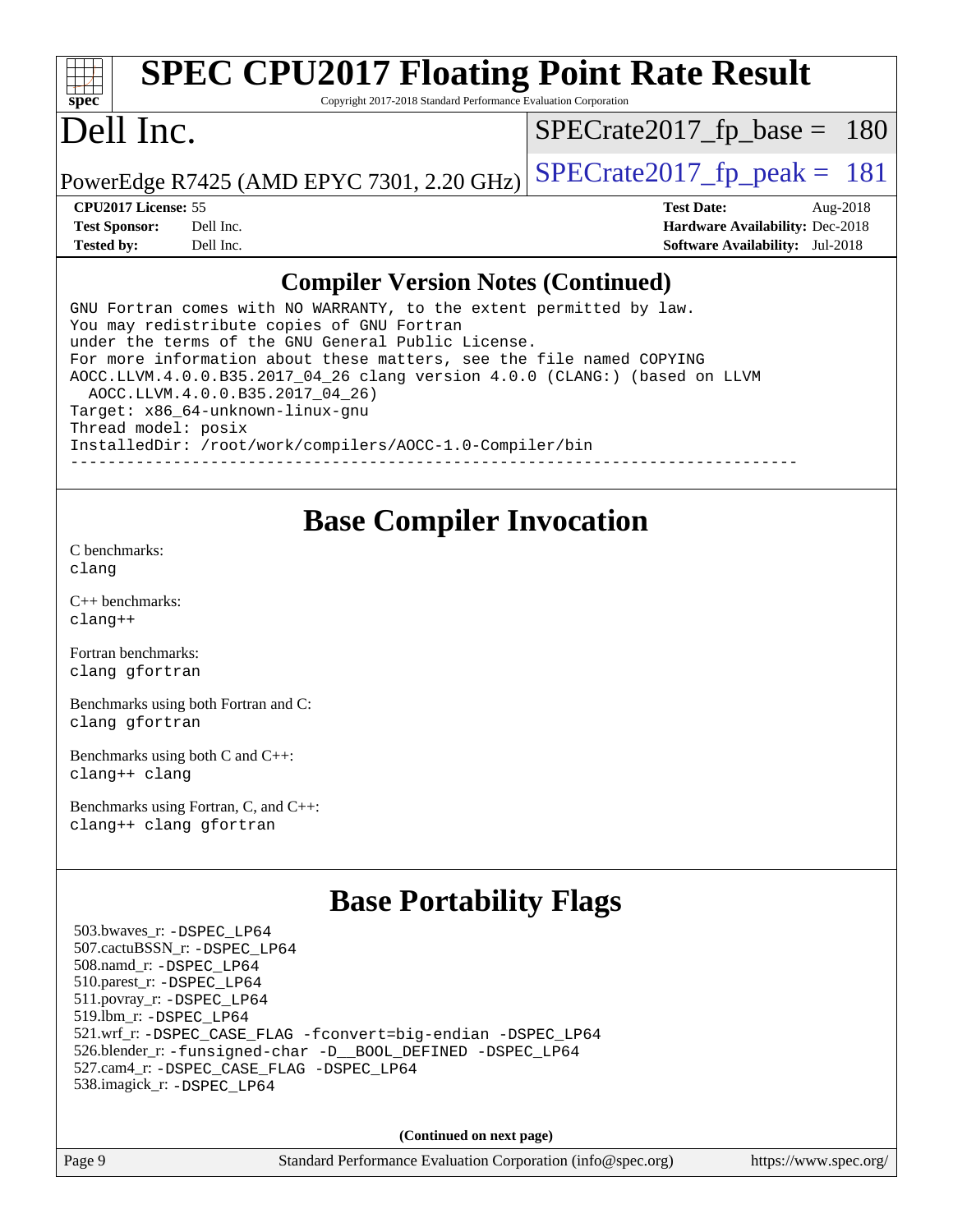# **[spec](http://www.spec.org/)**

# **[SPEC CPU2017 Floating Point Rate Result](http://www.spec.org/auto/cpu2017/Docs/result-fields.html#SPECCPU2017FloatingPointRateResult)**

Copyright 2017-2018 Standard Performance Evaluation Corporation

# Dell Inc.

[SPECrate2017\\_fp\\_base =](http://www.spec.org/auto/cpu2017/Docs/result-fields.html#SPECrate2017fpbase) 180

PowerEdge R7425 (AMD EPYC 7301, 2.20 GHz)  $\left|$  [SPECrate2017\\_fp\\_peak =](http://www.spec.org/auto/cpu2017/Docs/result-fields.html#SPECrate2017fppeak) 181

**[CPU2017 License:](http://www.spec.org/auto/cpu2017/Docs/result-fields.html#CPU2017License)** 55 **[Test Date:](http://www.spec.org/auto/cpu2017/Docs/result-fields.html#TestDate)** Aug-2018 **[Test Sponsor:](http://www.spec.org/auto/cpu2017/Docs/result-fields.html#TestSponsor)** Dell Inc. **[Hardware Availability:](http://www.spec.org/auto/cpu2017/Docs/result-fields.html#HardwareAvailability)** Dec-2018 **[Tested by:](http://www.spec.org/auto/cpu2017/Docs/result-fields.html#Testedby)** Dell Inc. **[Software Availability:](http://www.spec.org/auto/cpu2017/Docs/result-fields.html#SoftwareAvailability)** Jul-2018

# **[Base Portability Flags \(Continued\)](http://www.spec.org/auto/cpu2017/Docs/result-fields.html#BasePortabilityFlags)**

 544.nab\_r: [-DSPEC\\_LP64](http://www.spec.org/cpu2017/results/res2018q4/cpu2017-20181029-09371.flags.html#suite_baseEXTRA_PORTABILITY544_nab_r_DSPEC_LP64) 549.fotonik3d\_r: [-DSPEC\\_LP64](http://www.spec.org/cpu2017/results/res2018q4/cpu2017-20181029-09371.flags.html#suite_baseEXTRA_PORTABILITY549_fotonik3d_r_DSPEC_LP64) 554.roms\_r: [-DSPEC\\_LP64](http://www.spec.org/cpu2017/results/res2018q4/cpu2017-20181029-09371.flags.html#suite_baseEXTRA_PORTABILITY554_roms_r_DSPEC_LP64)

**[Base Optimization Flags](http://www.spec.org/auto/cpu2017/Docs/result-fields.html#BaseOptimizationFlags)**

[C benchmarks](http://www.spec.org/auto/cpu2017/Docs/result-fields.html#Cbenchmarks):

[-flto](http://www.spec.org/cpu2017/results/res2018q4/cpu2017-20181029-09371.flags.html#user_CCbase_lto) [-Wl,-plugin-opt=-merge-constant](http://www.spec.org/cpu2017/results/res2018q4/cpu2017-20181029-09371.flags.html#user_CCbase_F-merge-constant_1d79771b5442061d9c8e05556c6b0c655e6c9e66f8c6936b0129d434b6acd2b1cf1b7cd2540d1570ff636111b08a6bc36e2e61fc34531f8ef7c1a34c57be1dbb) [-Wl,-plugin-opt=-lsr-in-nested-loop](http://www.spec.org/cpu2017/results/res2018q4/cpu2017-20181029-09371.flags.html#user_CCbase_lsr-in-nested-loop_1cff93fd95162f5e77640b5271e8bed680fb62b4a8d96fb8ab217ff3244646f1fbb342e31af83c263403bbf5249c7dc7732d5c86c3eab4cc8d32dcb7a6f33ca0) [-Wl,-plugin-opt=-disable-vect-cmp](http://www.spec.org/cpu2017/results/res2018q4/cpu2017-20181029-09371.flags.html#user_CCbase_disable-vect-cmp_1056b9a09b8ddc126e023b5f99ae33179ef568835465af9b7adeacf4b6480ff575c8aee439265bcfbcbf086f33f2fa5cca2bc4cf52b64c0cd2e10f6503cba02d) [-O3](http://www.spec.org/cpu2017/results/res2018q4/cpu2017-20181029-09371.flags.html#user_CCbase_F-O3) [-ffast-math](http://www.spec.org/cpu2017/results/res2018q4/cpu2017-20181029-09371.flags.html#user_CCbase_F-aocc-ffast-math_78dd175de6534c2005829757b9b0f2878e57b067cce6f7c443b2250ac68890960e2e1b320ca04b81ff7c62c6f87870ed05f06baf7875eea2990d38e3b73c71f1) [-march=znver1](http://www.spec.org/cpu2017/results/res2018q4/cpu2017-20181029-09371.flags.html#user_CCbase_F-march) [-fstruct-layout=2](http://www.spec.org/cpu2017/results/res2018q4/cpu2017-20181029-09371.flags.html#user_CCbase_F-fstruct-layout_a05ec02e17cdf7fe0c3950a6b005251b2b1e5e67af2b5298cf72714730c3d59ba290e75546b10aa22dac074c15ceaca36ae22c62cb51bcb2fbdc9dc4e7e222c4) [-mllvm -unroll-threshold=100](http://www.spec.org/cpu2017/results/res2018q4/cpu2017-20181029-09371.flags.html#user_CCbase_F-unroll-threshold_2755d0c78138845d361fa1543e3a063fffa198df9b3edf0cfb856bbc88a81e1769b12ac7a550c5d35197be55360db1a3f95a8d1304df999456cabf5120c45168) [-fremap-arrays](http://www.spec.org/cpu2017/results/res2018q4/cpu2017-20181029-09371.flags.html#user_CCbase_F-fremap-arrays) [-mno-avx2](http://www.spec.org/cpu2017/results/res2018q4/cpu2017-20181029-09371.flags.html#user_CCbase_F-mno-avx2) [-mllvm -inline-threshold=1000](http://www.spec.org/cpu2017/results/res2018q4/cpu2017-20181029-09371.flags.html#user_CCbase_inline-threshold_b7832241b0a6397e4ecdbaf0eb7defdc10f885c2a282fa3240fdc99844d543fda39cf8a4a9dccf68cf19b5438ac3b455264f478df15da0f4988afa40d8243bab) [-mllvm -disable-vect-cmp](http://www.spec.org/cpu2017/results/res2018q4/cpu2017-20181029-09371.flags.html#user_CCbase_disable-vect-cmp_d995c9eb800469498c6893dc847c54c903d59847b18cb2ac22011b9af7010c96d2d48d3c6b41246fe86945001509aa4dc528afb61cb238fd3b256a31781ea0cf) [-z muldefs](http://www.spec.org/cpu2017/results/res2018q4/cpu2017-20181029-09371.flags.html#user_CCbase_F-z-muldefs) [-ljemalloc](http://www.spec.org/cpu2017/results/res2018q4/cpu2017-20181029-09371.flags.html#user_CCbase_jemalloc-lib_d1249b907c500fa1c0672f44f562e3d0f79738ae9e3c4a9c376d49f265a04b9c99b167ecedbf6711b3085be911c67ff61f150a17b3472be731631ba4d0471706)

[C++ benchmarks:](http://www.spec.org/auto/cpu2017/Docs/result-fields.html#CXXbenchmarks)

```
-flto -Wl,-plugin-opt=-merge-constant
-Wl,-plugin-opt=-lsr-in-nested-loop -Wl,-plugin-opt=-disable-vect-cmp
-O3 -march=znver1 -mllvm -unroll-threshold=100 -finline-aggressive
-fremap-arrays -mllvm -inline-threshold=1000 -mllvm -disable-vect-cmp
-z muldefs -ljemalloc
```
[Fortran benchmarks](http://www.spec.org/auto/cpu2017/Docs/result-fields.html#Fortranbenchmarks):

[-flto](http://www.spec.org/cpu2017/results/res2018q4/cpu2017-20181029-09371.flags.html#user_FCbase_lto) [-Wl,-plugin-opt=-merge-constant](http://www.spec.org/cpu2017/results/res2018q4/cpu2017-20181029-09371.flags.html#user_FCbase_F-merge-constant_1d79771b5442061d9c8e05556c6b0c655e6c9e66f8c6936b0129d434b6acd2b1cf1b7cd2540d1570ff636111b08a6bc36e2e61fc34531f8ef7c1a34c57be1dbb) [-Wl,-plugin-opt=-lsr-in-nested-loop](http://www.spec.org/cpu2017/results/res2018q4/cpu2017-20181029-09371.flags.html#user_FCbase_lsr-in-nested-loop_1cff93fd95162f5e77640b5271e8bed680fb62b4a8d96fb8ab217ff3244646f1fbb342e31af83c263403bbf5249c7dc7732d5c86c3eab4cc8d32dcb7a6f33ca0) [-Wl,-plugin-opt=-disable-vect-cmp](http://www.spec.org/cpu2017/results/res2018q4/cpu2017-20181029-09371.flags.html#user_FCbase_disable-vect-cmp_1056b9a09b8ddc126e023b5f99ae33179ef568835465af9b7adeacf4b6480ff575c8aee439265bcfbcbf086f33f2fa5cca2bc4cf52b64c0cd2e10f6503cba02d) [-O3](http://www.spec.org/cpu2017/results/res2018q4/cpu2017-20181029-09371.flags.html#user_FCbase_F-O3) [-mavx](http://www.spec.org/cpu2017/results/res2018q4/cpu2017-20181029-09371.flags.html#user_FCbase_F-mavx) [-madx](http://www.spec.org/cpu2017/results/res2018q4/cpu2017-20181029-09371.flags.html#user_FCbase_F-madx) [-funroll-loops](http://www.spec.org/cpu2017/results/res2018q4/cpu2017-20181029-09371.flags.html#user_FCbase_aocc-funroll-loops) [-ffast-math](http://www.spec.org/cpu2017/results/res2018q4/cpu2017-20181029-09371.flags.html#user_FCbase_F-aocc-ffast-math_78dd175de6534c2005829757b9b0f2878e57b067cce6f7c443b2250ac68890960e2e1b320ca04b81ff7c62c6f87870ed05f06baf7875eea2990d38e3b73c71f1) [-z muldefs](http://www.spec.org/cpu2017/results/res2018q4/cpu2017-20181029-09371.flags.html#user_FCbase_F-z-muldefs) [-fplugin=dragonegg.so](http://www.spec.org/cpu2017/results/res2018q4/cpu2017-20181029-09371.flags.html#user_FCbase_F-fpluginDragonEgg) [-fplugin-arg-dragonegg-llvm-option=-merge-constant](http://www.spec.org/cpu2017/results/res2018q4/cpu2017-20181029-09371.flags.html#user_FCbase_F-merge-constant_37fd66d07a4fbae8f1b816e843c3ed1ebaa48f794b65ea8be746a1880566a3d23eba4a3c37b5c024650311adcf9247c62af28144803b3729b14be14423fa5142) [-fplugin-arg-dragonegg-llvm-option=-disable-vect-cmp](http://www.spec.org/cpu2017/results/res2018q4/cpu2017-20181029-09371.flags.html#user_FCbase_disable-vect-cmp_d119dd6f96524d64dc477d5e6a72268aebe046b42f767098038bf7530fc0cc546dd329b2376104fde185baca14f7365ef86ccd3ff602b57a7839de005478f594) [-ljemalloc](http://www.spec.org/cpu2017/results/res2018q4/cpu2017-20181029-09371.flags.html#user_FCbase_jemalloc-lib_d1249b907c500fa1c0672f44f562e3d0f79738ae9e3c4a9c376d49f265a04b9c99b167ecedbf6711b3085be911c67ff61f150a17b3472be731631ba4d0471706) [-lgfortran](http://www.spec.org/cpu2017/results/res2018q4/cpu2017-20181029-09371.flags.html#user_FCbase_F-lgfortran) [-lamdlibm](http://www.spec.org/cpu2017/results/res2018q4/cpu2017-20181029-09371.flags.html#user_FCbase_F-lamdlibm)

[Benchmarks using both Fortran and C](http://www.spec.org/auto/cpu2017/Docs/result-fields.html#BenchmarksusingbothFortranandC):

[-flto](http://www.spec.org/cpu2017/results/res2018q4/cpu2017-20181029-09371.flags.html#user_CC_FCbase_lto) [-Wl,-plugin-opt=-merge-constant](http://www.spec.org/cpu2017/results/res2018q4/cpu2017-20181029-09371.flags.html#user_CC_FCbase_F-merge-constant_1d79771b5442061d9c8e05556c6b0c655e6c9e66f8c6936b0129d434b6acd2b1cf1b7cd2540d1570ff636111b08a6bc36e2e61fc34531f8ef7c1a34c57be1dbb) [-Wl,-plugin-opt=-lsr-in-nested-loop](http://www.spec.org/cpu2017/results/res2018q4/cpu2017-20181029-09371.flags.html#user_CC_FCbase_lsr-in-nested-loop_1cff93fd95162f5e77640b5271e8bed680fb62b4a8d96fb8ab217ff3244646f1fbb342e31af83c263403bbf5249c7dc7732d5c86c3eab4cc8d32dcb7a6f33ca0) [-Wl,-plugin-opt=-disable-vect-cmp](http://www.spec.org/cpu2017/results/res2018q4/cpu2017-20181029-09371.flags.html#user_CC_FCbase_disable-vect-cmp_1056b9a09b8ddc126e023b5f99ae33179ef568835465af9b7adeacf4b6480ff575c8aee439265bcfbcbf086f33f2fa5cca2bc4cf52b64c0cd2e10f6503cba02d) [-O3](http://www.spec.org/cpu2017/results/res2018q4/cpu2017-20181029-09371.flags.html#user_CC_FCbase_F-O3) [-ffast-math](http://www.spec.org/cpu2017/results/res2018q4/cpu2017-20181029-09371.flags.html#user_CC_FCbase_F-aocc-ffast-math_78dd175de6534c2005829757b9b0f2878e57b067cce6f7c443b2250ac68890960e2e1b320ca04b81ff7c62c6f87870ed05f06baf7875eea2990d38e3b73c71f1) [-march=znver1](http://www.spec.org/cpu2017/results/res2018q4/cpu2017-20181029-09371.flags.html#user_CC_FCbase_F-march) [-fstruct-layout=2](http://www.spec.org/cpu2017/results/res2018q4/cpu2017-20181029-09371.flags.html#user_CC_FCbase_F-fstruct-layout_a05ec02e17cdf7fe0c3950a6b005251b2b1e5e67af2b5298cf72714730c3d59ba290e75546b10aa22dac074c15ceaca36ae22c62cb51bcb2fbdc9dc4e7e222c4) [-mllvm -unroll-threshold=100](http://www.spec.org/cpu2017/results/res2018q4/cpu2017-20181029-09371.flags.html#user_CC_FCbase_F-unroll-threshold_2755d0c78138845d361fa1543e3a063fffa198df9b3edf0cfb856bbc88a81e1769b12ac7a550c5d35197be55360db1a3f95a8d1304df999456cabf5120c45168) [-fremap-arrays](http://www.spec.org/cpu2017/results/res2018q4/cpu2017-20181029-09371.flags.html#user_CC_FCbase_F-fremap-arrays) [-mno-avx2](http://www.spec.org/cpu2017/results/res2018q4/cpu2017-20181029-09371.flags.html#user_CC_FCbase_F-mno-avx2) [-mllvm -inline-threshold=1000](http://www.spec.org/cpu2017/results/res2018q4/cpu2017-20181029-09371.flags.html#user_CC_FCbase_inline-threshold_b7832241b0a6397e4ecdbaf0eb7defdc10f885c2a282fa3240fdc99844d543fda39cf8a4a9dccf68cf19b5438ac3b455264f478df15da0f4988afa40d8243bab) [-mllvm -disable-vect-cmp](http://www.spec.org/cpu2017/results/res2018q4/cpu2017-20181029-09371.flags.html#user_CC_FCbase_disable-vect-cmp_d995c9eb800469498c6893dc847c54c903d59847b18cb2ac22011b9af7010c96d2d48d3c6b41246fe86945001509aa4dc528afb61cb238fd3b256a31781ea0cf) [-mavx](http://www.spec.org/cpu2017/results/res2018q4/cpu2017-20181029-09371.flags.html#user_CC_FCbase_F-mavx) [-madx](http://www.spec.org/cpu2017/results/res2018q4/cpu2017-20181029-09371.flags.html#user_CC_FCbase_F-madx) [-funroll-loops](http://www.spec.org/cpu2017/results/res2018q4/cpu2017-20181029-09371.flags.html#user_CC_FCbase_aocc-funroll-loops) [-z muldefs](http://www.spec.org/cpu2017/results/res2018q4/cpu2017-20181029-09371.flags.html#user_CC_FCbase_F-z-muldefs) [-fplugin=dragonegg.so](http://www.spec.org/cpu2017/results/res2018q4/cpu2017-20181029-09371.flags.html#user_CC_FCbase_F-fpluginDragonEgg) [-fplugin-arg-dragonegg-llvm-option=-merge-constant](http://www.spec.org/cpu2017/results/res2018q4/cpu2017-20181029-09371.flags.html#user_CC_FCbase_F-merge-constant_37fd66d07a4fbae8f1b816e843c3ed1ebaa48f794b65ea8be746a1880566a3d23eba4a3c37b5c024650311adcf9247c62af28144803b3729b14be14423fa5142) [-fplugin-arg-dragonegg-llvm-option=-disable-vect-cmp](http://www.spec.org/cpu2017/results/res2018q4/cpu2017-20181029-09371.flags.html#user_CC_FCbase_disable-vect-cmp_d119dd6f96524d64dc477d5e6a72268aebe046b42f767098038bf7530fc0cc546dd329b2376104fde185baca14f7365ef86ccd3ff602b57a7839de005478f594) [-ljemalloc](http://www.spec.org/cpu2017/results/res2018q4/cpu2017-20181029-09371.flags.html#user_CC_FCbase_jemalloc-lib_d1249b907c500fa1c0672f44f562e3d0f79738ae9e3c4a9c376d49f265a04b9c99b167ecedbf6711b3085be911c67ff61f150a17b3472be731631ba4d0471706) [-lgfortran](http://www.spec.org/cpu2017/results/res2018q4/cpu2017-20181029-09371.flags.html#user_CC_FCbase_F-lgfortran) [-lamdlibm](http://www.spec.org/cpu2017/results/res2018q4/cpu2017-20181029-09371.flags.html#user_CC_FCbase_F-lamdlibm)

[Benchmarks using both C and C++](http://www.spec.org/auto/cpu2017/Docs/result-fields.html#BenchmarksusingbothCandCXX):

[-flto](http://www.spec.org/cpu2017/results/res2018q4/cpu2017-20181029-09371.flags.html#user_CC_CXXbase_lto) [-Wl,-plugin-opt=-merge-constant](http://www.spec.org/cpu2017/results/res2018q4/cpu2017-20181029-09371.flags.html#user_CC_CXXbase_F-merge-constant_1d79771b5442061d9c8e05556c6b0c655e6c9e66f8c6936b0129d434b6acd2b1cf1b7cd2540d1570ff636111b08a6bc36e2e61fc34531f8ef7c1a34c57be1dbb) [-Wl,-plugin-opt=-lsr-in-nested-loop](http://www.spec.org/cpu2017/results/res2018q4/cpu2017-20181029-09371.flags.html#user_CC_CXXbase_lsr-in-nested-loop_1cff93fd95162f5e77640b5271e8bed680fb62b4a8d96fb8ab217ff3244646f1fbb342e31af83c263403bbf5249c7dc7732d5c86c3eab4cc8d32dcb7a6f33ca0) [-Wl,-plugin-opt=-disable-vect-cmp](http://www.spec.org/cpu2017/results/res2018q4/cpu2017-20181029-09371.flags.html#user_CC_CXXbase_disable-vect-cmp_1056b9a09b8ddc126e023b5f99ae33179ef568835465af9b7adeacf4b6480ff575c8aee439265bcfbcbf086f33f2fa5cca2bc4cf52b64c0cd2e10f6503cba02d) [-O3](http://www.spec.org/cpu2017/results/res2018q4/cpu2017-20181029-09371.flags.html#user_CC_CXXbase_F-O3) [-ffast-math](http://www.spec.org/cpu2017/results/res2018q4/cpu2017-20181029-09371.flags.html#user_CC_CXXbase_F-aocc-ffast-math_78dd175de6534c2005829757b9b0f2878e57b067cce6f7c443b2250ac68890960e2e1b320ca04b81ff7c62c6f87870ed05f06baf7875eea2990d38e3b73c71f1) [-march=znver1](http://www.spec.org/cpu2017/results/res2018q4/cpu2017-20181029-09371.flags.html#user_CC_CXXbase_F-march) [-fstruct-layout=2](http://www.spec.org/cpu2017/results/res2018q4/cpu2017-20181029-09371.flags.html#user_CC_CXXbase_F-fstruct-layout_a05ec02e17cdf7fe0c3950a6b005251b2b1e5e67af2b5298cf72714730c3d59ba290e75546b10aa22dac074c15ceaca36ae22c62cb51bcb2fbdc9dc4e7e222c4)

**(Continued on next page)**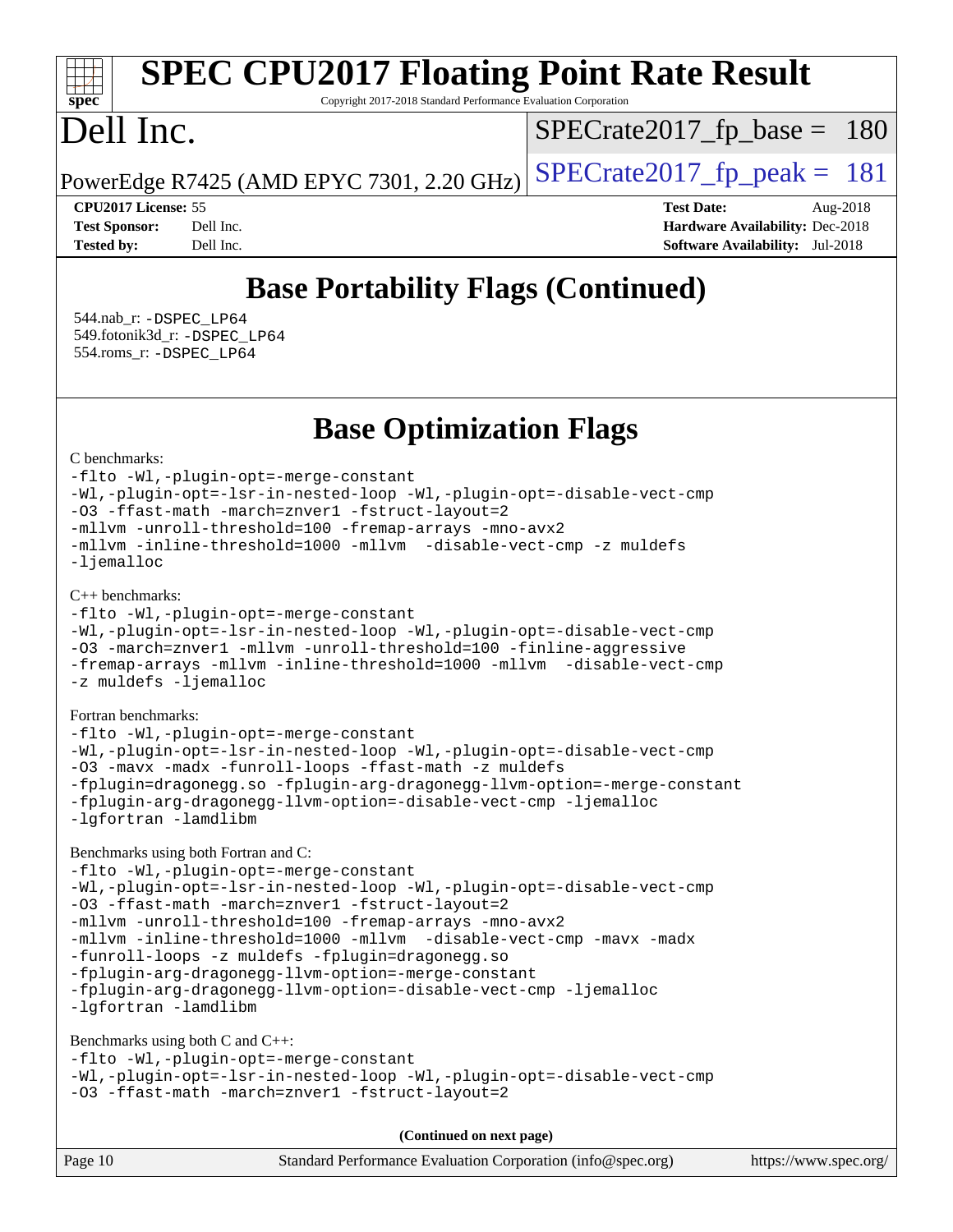| <b>SPEC CPU2017 Floating Point Rate Result</b><br>spec<br>Copyright 2017-2018 Standard Performance Evaluation Corporation                                |                                        |  |  |  |  |
|----------------------------------------------------------------------------------------------------------------------------------------------------------|----------------------------------------|--|--|--|--|
| Dell Inc.                                                                                                                                                | $SPECrate2017_fp\_base = 180$          |  |  |  |  |
| PowerEdge R7425 (AMD EPYC 7301, 2.20 GHz)                                                                                                                | $SPECrate2017fp peak = 181$            |  |  |  |  |
| <b>CPU2017 License: 55</b>                                                                                                                               | <b>Test Date:</b><br>Aug-2018          |  |  |  |  |
| <b>Test Sponsor:</b><br>Dell Inc.                                                                                                                        | Hardware Availability: Dec-2018        |  |  |  |  |
| <b>Tested by:</b><br>Dell Inc.                                                                                                                           | <b>Software Availability:</b> Jul-2018 |  |  |  |  |
| <b>Base Optimization Flags (Continued)</b><br>Benchmarks using both C and $C_{++}$ (continued):<br>-mllvm -unroll-threshold=100 -fremap-arrays -mno-avx2 |                                        |  |  |  |  |

[Benchmarks using Fortran, C, and C++:](http://www.spec.org/auto/cpu2017/Docs/result-fields.html#BenchmarksusingFortranCandCXX)

[-finline-aggressive](http://www.spec.org/cpu2017/results/res2018q4/cpu2017-20181029-09371.flags.html#user_CC_CXXbase_F-finline-aggressive) [-z muldefs](http://www.spec.org/cpu2017/results/res2018q4/cpu2017-20181029-09371.flags.html#user_CC_CXXbase_F-z-muldefs) [-ljemalloc](http://www.spec.org/cpu2017/results/res2018q4/cpu2017-20181029-09371.flags.html#user_CC_CXXbase_jemalloc-lib_d1249b907c500fa1c0672f44f562e3d0f79738ae9e3c4a9c376d49f265a04b9c99b167ecedbf6711b3085be911c67ff61f150a17b3472be731631ba4d0471706)

[-flto](http://www.spec.org/cpu2017/results/res2018q4/cpu2017-20181029-09371.flags.html#user_CC_CXX_FCbase_lto) [-Wl,-plugin-opt=-merge-constant](http://www.spec.org/cpu2017/results/res2018q4/cpu2017-20181029-09371.flags.html#user_CC_CXX_FCbase_F-merge-constant_1d79771b5442061d9c8e05556c6b0c655e6c9e66f8c6936b0129d434b6acd2b1cf1b7cd2540d1570ff636111b08a6bc36e2e61fc34531f8ef7c1a34c57be1dbb) [-Wl,-plugin-opt=-lsr-in-nested-loop](http://www.spec.org/cpu2017/results/res2018q4/cpu2017-20181029-09371.flags.html#user_CC_CXX_FCbase_lsr-in-nested-loop_1cff93fd95162f5e77640b5271e8bed680fb62b4a8d96fb8ab217ff3244646f1fbb342e31af83c263403bbf5249c7dc7732d5c86c3eab4cc8d32dcb7a6f33ca0) [-Wl,-plugin-opt=-disable-vect-cmp](http://www.spec.org/cpu2017/results/res2018q4/cpu2017-20181029-09371.flags.html#user_CC_CXX_FCbase_disable-vect-cmp_1056b9a09b8ddc126e023b5f99ae33179ef568835465af9b7adeacf4b6480ff575c8aee439265bcfbcbf086f33f2fa5cca2bc4cf52b64c0cd2e10f6503cba02d) [-O3](http://www.spec.org/cpu2017/results/res2018q4/cpu2017-20181029-09371.flags.html#user_CC_CXX_FCbase_F-O3) [-ffast-math](http://www.spec.org/cpu2017/results/res2018q4/cpu2017-20181029-09371.flags.html#user_CC_CXX_FCbase_F-aocc-ffast-math_78dd175de6534c2005829757b9b0f2878e57b067cce6f7c443b2250ac68890960e2e1b320ca04b81ff7c62c6f87870ed05f06baf7875eea2990d38e3b73c71f1) [-march=znver1](http://www.spec.org/cpu2017/results/res2018q4/cpu2017-20181029-09371.flags.html#user_CC_CXX_FCbase_F-march) [-fstruct-layout=2](http://www.spec.org/cpu2017/results/res2018q4/cpu2017-20181029-09371.flags.html#user_CC_CXX_FCbase_F-fstruct-layout_a05ec02e17cdf7fe0c3950a6b005251b2b1e5e67af2b5298cf72714730c3d59ba290e75546b10aa22dac074c15ceaca36ae22c62cb51bcb2fbdc9dc4e7e222c4) [-mllvm -unroll-threshold=100](http://www.spec.org/cpu2017/results/res2018q4/cpu2017-20181029-09371.flags.html#user_CC_CXX_FCbase_F-unroll-threshold_2755d0c78138845d361fa1543e3a063fffa198df9b3edf0cfb856bbc88a81e1769b12ac7a550c5d35197be55360db1a3f95a8d1304df999456cabf5120c45168) [-fremap-arrays](http://www.spec.org/cpu2017/results/res2018q4/cpu2017-20181029-09371.flags.html#user_CC_CXX_FCbase_F-fremap-arrays) [-mno-avx2](http://www.spec.org/cpu2017/results/res2018q4/cpu2017-20181029-09371.flags.html#user_CC_CXX_FCbase_F-mno-avx2) [-mllvm -inline-threshold=1000](http://www.spec.org/cpu2017/results/res2018q4/cpu2017-20181029-09371.flags.html#user_CC_CXX_FCbase_inline-threshold_b7832241b0a6397e4ecdbaf0eb7defdc10f885c2a282fa3240fdc99844d543fda39cf8a4a9dccf68cf19b5438ac3b455264f478df15da0f4988afa40d8243bab) [-mllvm -disable-vect-cmp](http://www.spec.org/cpu2017/results/res2018q4/cpu2017-20181029-09371.flags.html#user_CC_CXX_FCbase_disable-vect-cmp_d995c9eb800469498c6893dc847c54c903d59847b18cb2ac22011b9af7010c96d2d48d3c6b41246fe86945001509aa4dc528afb61cb238fd3b256a31781ea0cf) [-finline-aggressive](http://www.spec.org/cpu2017/results/res2018q4/cpu2017-20181029-09371.flags.html#user_CC_CXX_FCbase_F-finline-aggressive) [-mavx](http://www.spec.org/cpu2017/results/res2018q4/cpu2017-20181029-09371.flags.html#user_CC_CXX_FCbase_F-mavx) [-madx](http://www.spec.org/cpu2017/results/res2018q4/cpu2017-20181029-09371.flags.html#user_CC_CXX_FCbase_F-madx) [-funroll-loops](http://www.spec.org/cpu2017/results/res2018q4/cpu2017-20181029-09371.flags.html#user_CC_CXX_FCbase_aocc-funroll-loops) [-z muldefs](http://www.spec.org/cpu2017/results/res2018q4/cpu2017-20181029-09371.flags.html#user_CC_CXX_FCbase_F-z-muldefs) [-fplugin=dragonegg.so](http://www.spec.org/cpu2017/results/res2018q4/cpu2017-20181029-09371.flags.html#user_CC_CXX_FCbase_F-fpluginDragonEgg) [-fplugin-arg-dragonegg-llvm-option=-merge-constant](http://www.spec.org/cpu2017/results/res2018q4/cpu2017-20181029-09371.flags.html#user_CC_CXX_FCbase_F-merge-constant_37fd66d07a4fbae8f1b816e843c3ed1ebaa48f794b65ea8be746a1880566a3d23eba4a3c37b5c024650311adcf9247c62af28144803b3729b14be14423fa5142) [-fplugin-arg-dragonegg-llvm-option=-disable-vect-cmp](http://www.spec.org/cpu2017/results/res2018q4/cpu2017-20181029-09371.flags.html#user_CC_CXX_FCbase_disable-vect-cmp_d119dd6f96524d64dc477d5e6a72268aebe046b42f767098038bf7530fc0cc546dd329b2376104fde185baca14f7365ef86ccd3ff602b57a7839de005478f594) [-ljemalloc](http://www.spec.org/cpu2017/results/res2018q4/cpu2017-20181029-09371.flags.html#user_CC_CXX_FCbase_jemalloc-lib_d1249b907c500fa1c0672f44f562e3d0f79738ae9e3c4a9c376d49f265a04b9c99b167ecedbf6711b3085be911c67ff61f150a17b3472be731631ba4d0471706)

[-mllvm -inline-threshold=1000](http://www.spec.org/cpu2017/results/res2018q4/cpu2017-20181029-09371.flags.html#user_CC_CXXbase_inline-threshold_b7832241b0a6397e4ecdbaf0eb7defdc10f885c2a282fa3240fdc99844d543fda39cf8a4a9dccf68cf19b5438ac3b455264f478df15da0f4988afa40d8243bab) [-mllvm -disable-vect-cmp](http://www.spec.org/cpu2017/results/res2018q4/cpu2017-20181029-09371.flags.html#user_CC_CXXbase_disable-vect-cmp_d995c9eb800469498c6893dc847c54c903d59847b18cb2ac22011b9af7010c96d2d48d3c6b41246fe86945001509aa4dc528afb61cb238fd3b256a31781ea0cf)

## **[Peak Compiler Invocation](http://www.spec.org/auto/cpu2017/Docs/result-fields.html#PeakCompilerInvocation)**

[C benchmarks](http://www.spec.org/auto/cpu2017/Docs/result-fields.html#Cbenchmarks): [clang](http://www.spec.org/cpu2017/results/res2018q4/cpu2017-20181029-09371.flags.html#user_CCpeak_Fclang3_a68b77bfed473bd9cdd22529af008e8306c2e3948617c8991604c1a2000ee4a73ef90dd8bc793e105fe4165a625d26dacbda4708d828ad19048918c071b363ec)

[C++ benchmarks:](http://www.spec.org/auto/cpu2017/Docs/result-fields.html#CXXbenchmarks) [clang++](http://www.spec.org/cpu2017/results/res2018q4/cpu2017-20181029-09371.flags.html#user_CXXpeak_Fclang3_57a48582e5be507d19b2527b3e7d4f85d9b8669ffc9a8a0dbb9bcf949a918a58bbab411e0c4d14a3922022a3e425a90db94042683824c1806feff4324ca1000d)

[Fortran benchmarks](http://www.spec.org/auto/cpu2017/Docs/result-fields.html#Fortranbenchmarks): [clang](http://www.spec.org/cpu2017/results/res2018q4/cpu2017-20181029-09371.flags.html#user_FCpeak_Fclang3_a68b77bfed473bd9cdd22529af008e8306c2e3948617c8991604c1a2000ee4a73ef90dd8bc793e105fe4165a625d26dacbda4708d828ad19048918c071b363ec) [gfortran](http://www.spec.org/cpu2017/results/res2018q4/cpu2017-20181029-09371.flags.html#user_FCpeak_aocc-gfortran_128c91a56d61ddb07404721e65b8f9498c31a443dacbd3b7f212891090eca86e2d099b520f75b99e9e8ac4fdec01f4d15f0b65e47123ec4c42b0759045731a1f)

[Benchmarks using both Fortran and C](http://www.spec.org/auto/cpu2017/Docs/result-fields.html#BenchmarksusingbothFortranandC): [clang](http://www.spec.org/cpu2017/results/res2018q4/cpu2017-20181029-09371.flags.html#user_CC_FCpeak_Fclang3_a68b77bfed473bd9cdd22529af008e8306c2e3948617c8991604c1a2000ee4a73ef90dd8bc793e105fe4165a625d26dacbda4708d828ad19048918c071b363ec) [gfortran](http://www.spec.org/cpu2017/results/res2018q4/cpu2017-20181029-09371.flags.html#user_CC_FCpeak_aocc-gfortran_128c91a56d61ddb07404721e65b8f9498c31a443dacbd3b7f212891090eca86e2d099b520f75b99e9e8ac4fdec01f4d15f0b65e47123ec4c42b0759045731a1f)

[Benchmarks using both C and C++](http://www.spec.org/auto/cpu2017/Docs/result-fields.html#BenchmarksusingbothCandCXX): [clang++](http://www.spec.org/cpu2017/results/res2018q4/cpu2017-20181029-09371.flags.html#user_CC_CXXpeak_Fclang3_57a48582e5be507d19b2527b3e7d4f85d9b8669ffc9a8a0dbb9bcf949a918a58bbab411e0c4d14a3922022a3e425a90db94042683824c1806feff4324ca1000d) [clang](http://www.spec.org/cpu2017/results/res2018q4/cpu2017-20181029-09371.flags.html#user_CC_CXXpeak_Fclang3_a68b77bfed473bd9cdd22529af008e8306c2e3948617c8991604c1a2000ee4a73ef90dd8bc793e105fe4165a625d26dacbda4708d828ad19048918c071b363ec)

[Benchmarks using Fortran, C, and C++:](http://www.spec.org/auto/cpu2017/Docs/result-fields.html#BenchmarksusingFortranCandCXX) [clang++](http://www.spec.org/cpu2017/results/res2018q4/cpu2017-20181029-09371.flags.html#user_CC_CXX_FCpeak_Fclang3_57a48582e5be507d19b2527b3e7d4f85d9b8669ffc9a8a0dbb9bcf949a918a58bbab411e0c4d14a3922022a3e425a90db94042683824c1806feff4324ca1000d) [clang](http://www.spec.org/cpu2017/results/res2018q4/cpu2017-20181029-09371.flags.html#user_CC_CXX_FCpeak_Fclang3_a68b77bfed473bd9cdd22529af008e8306c2e3948617c8991604c1a2000ee4a73ef90dd8bc793e105fe4165a625d26dacbda4708d828ad19048918c071b363ec) [gfortran](http://www.spec.org/cpu2017/results/res2018q4/cpu2017-20181029-09371.flags.html#user_CC_CXX_FCpeak_aocc-gfortran_128c91a56d61ddb07404721e65b8f9498c31a443dacbd3b7f212891090eca86e2d099b520f75b99e9e8ac4fdec01f4d15f0b65e47123ec4c42b0759045731a1f)

## **[Peak Portability Flags](http://www.spec.org/auto/cpu2017/Docs/result-fields.html#PeakPortabilityFlags)**

Same as Base Portability Flags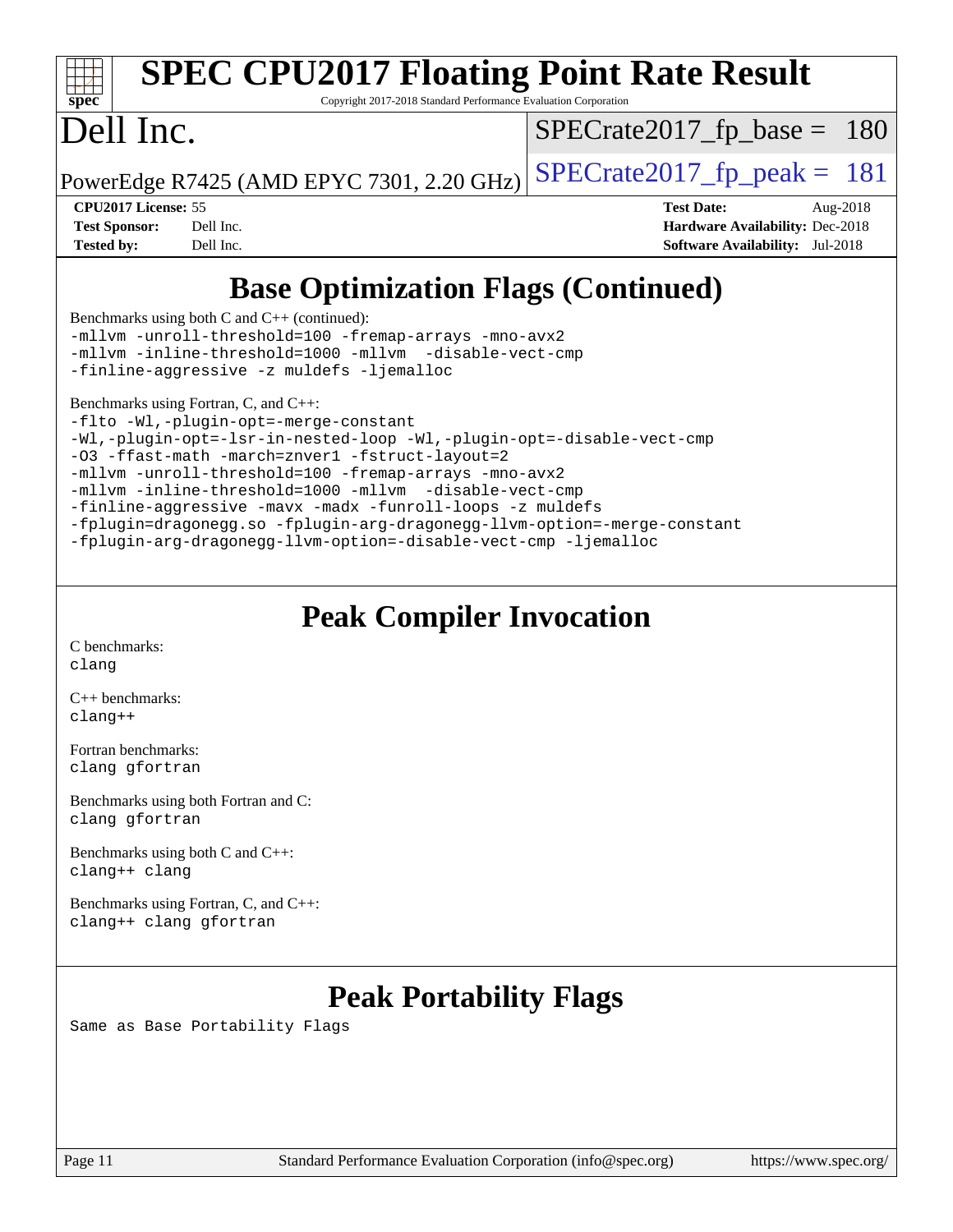| <b>SPEC CPU2017 Floating Point Rate Result</b><br>Copyright 2017-2018 Standard Performance Evaluation Corporation<br>$s\overline{p}$ ec <sup>®</sup>                                                                                                                                                                                                                                                                                                                                                                           |                                                                                                            |  |  |  |
|--------------------------------------------------------------------------------------------------------------------------------------------------------------------------------------------------------------------------------------------------------------------------------------------------------------------------------------------------------------------------------------------------------------------------------------------------------------------------------------------------------------------------------|------------------------------------------------------------------------------------------------------------|--|--|--|
| Dell Inc.                                                                                                                                                                                                                                                                                                                                                                                                                                                                                                                      | $SPECrate2017_fp\_base = 180$                                                                              |  |  |  |
| PowerEdge R7425 (AMD EPYC 7301, 2.20 GHz)                                                                                                                                                                                                                                                                                                                                                                                                                                                                                      | $SPECrate2017_fp\_peak = 181$                                                                              |  |  |  |
| CPU2017 License: 55<br><b>Test Sponsor:</b><br>Dell Inc.<br>Dell Inc.<br><b>Tested by:</b>                                                                                                                                                                                                                                                                                                                                                                                                                                     | <b>Test Date:</b><br>Aug-2018<br>Hardware Availability: Dec-2018<br><b>Software Availability:</b> Jul-2018 |  |  |  |
| <b>Peak Optimization Flags</b>                                                                                                                                                                                                                                                                                                                                                                                                                                                                                                 |                                                                                                            |  |  |  |
| C benchmarks:<br>-flto -Wl,-plugin-opt=-merge-constant<br>-Wl,-plugin-opt=-lsr-in-nested-loop -Ofast -march=znver1<br>-fstruct-layout=3 -mllvm -vectorize-memory-aggressively -mno-avx2<br>-mllvm -unroll-threshold=100 -fremap-arrays<br>-mllvm -inline-threshold=1000 -ljemalloc<br>$C_{++}$ benchmarks:<br>-flto -Wl,-plugin-opt=-merge-constant<br>-Wl,-plugin-opt=-lsr-in-nested-loop -Ofast -march=znver1<br>-finline-aggressive -mllvm -unroll-threshold=100 -fremap-arrays<br>-mllvm -inline-threshold=1000 -ljemalloc |                                                                                                            |  |  |  |
| Fortran benchmarks:<br>-flto -Wl,-plugin-opt=-merge-constant<br>-Wl,-plugin-opt=-lsr-in-nested-loop -03 -mavx2 -madx -funroll-loops<br>-ffast-math -fplugin=dragonegg.so<br>-fplugin-arg-dragonegg-llvm-option=-merge-constant<br>-fplugin-arg-dragonegg-llvm-option=-inline-threshold:1000 -ljemalloc<br>-lgfortran -lamdlibm                                                                                                                                                                                                 |                                                                                                            |  |  |  |
| Benchmarks using both Fortran and C:                                                                                                                                                                                                                                                                                                                                                                                                                                                                                           |                                                                                                            |  |  |  |
| 521.wrf_r:-flto -Wl,-plugin-opt=-merge-constant<br>-Wl,-plugin-opt=-lsr-in-nested-loop -03 -mavx -ffast-math<br>-funroll-loops -fplugin=dragonegg.so<br>-fplugin-arg-dragonegg-llvm-option=-merge-constant<br>-fplugin-arg-dragonegg-llvm-option=-inline-threshold:1000<br>-ljemalloc -lgfortran -lamdlibm                                                                                                                                                                                                                     |                                                                                                            |  |  |  |
| 527.cam4_r: -flto -Wl,-plugin-opt=-merge-constant<br>-Wl,-plugin-opt=-lsr-in-nested-loop -Ofast -march=znver1<br>-fstruct-layout=3 -mllvm -vectorize-memory-aggressively<br>-mno-avx2 -mllvm -unroll-threshold=100 -fremap-arrays<br>-mllvm -inline-threshold=1000 -03 -mayx2 -madx<br>-funroll-loops -ffast-math -fplugin=dragonegg.so<br>-fplugin-arg-dragonegg-llvm-option=-merge-constant<br>-fplugin-arg-dragonegg-llvm-option=-inline-threshold:1000<br>-ljemalloc -lgfortran -lamdlibm                                  |                                                                                                            |  |  |  |
| Benchmarks using both C and C++:<br>-flto -Wl,-plugin-opt=-merge-constant<br>-Wl,-plugin-opt=-lsr-in-nested-loop -Ofast -march=znver1<br>-fstruct-layout=3 -mllvm -vectorize-memory-aggressively -mno-avx2<br>-mllvm -unroll-threshold=100 -fremap-arrays<br>-mllvm -inline-threshold=1000 -finline-aggressive -ljemalloc                                                                                                                                                                                                      |                                                                                                            |  |  |  |
| (Continued on next page)                                                                                                                                                                                                                                                                                                                                                                                                                                                                                                       |                                                                                                            |  |  |  |
| Page 12<br>Standard Performance Evaluation Corporation (info@spec.org)                                                                                                                                                                                                                                                                                                                                                                                                                                                         | https://www.spec.org/                                                                                      |  |  |  |